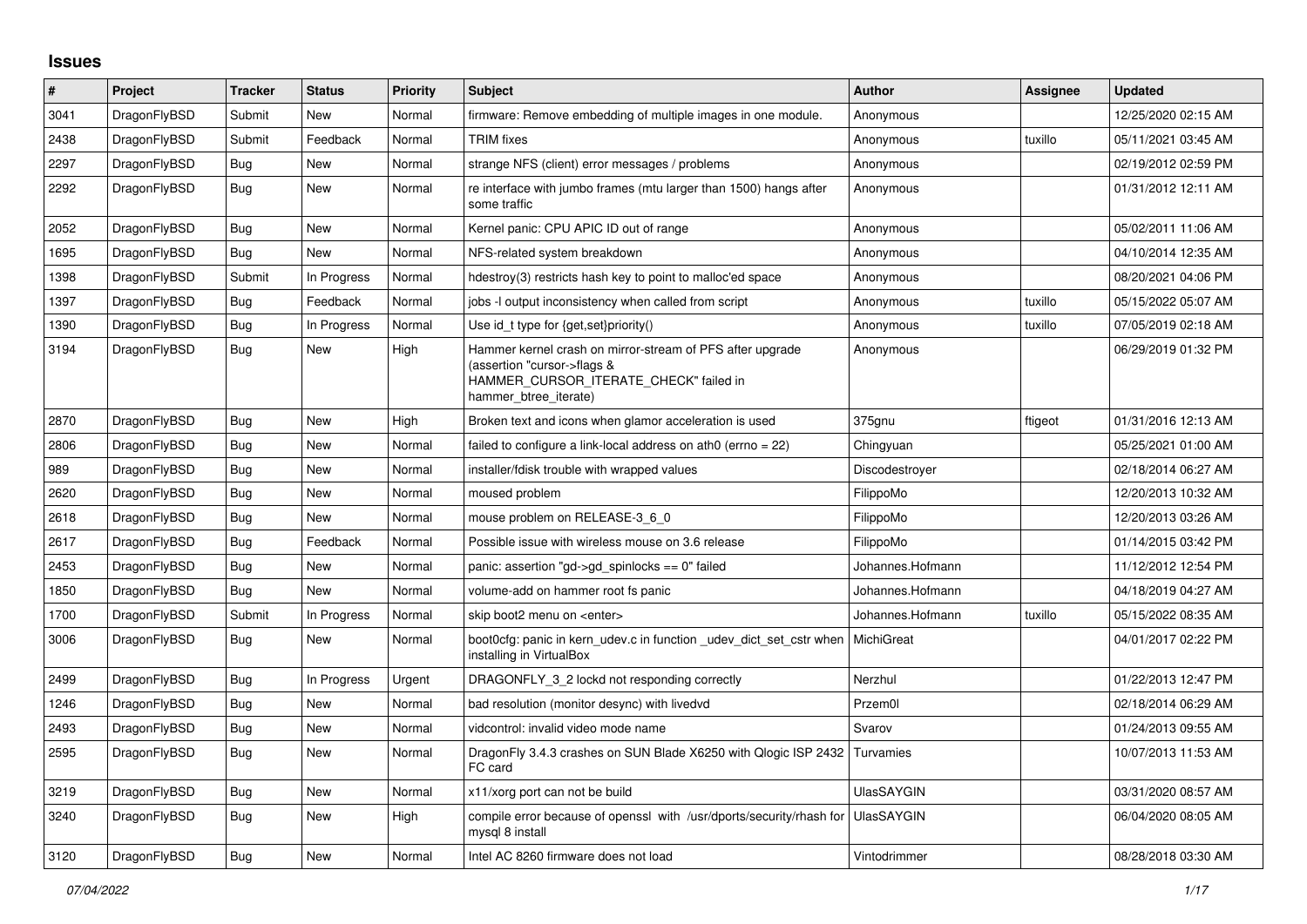| $\#$ | Project      | <b>Tracker</b> | <b>Status</b> | <b>Priority</b> | Subject                                                                                                                      | <b>Author</b>      | Assignee | <b>Updated</b>      |
|------|--------------|----------------|---------------|-----------------|------------------------------------------------------------------------------------------------------------------------------|--------------------|----------|---------------------|
| 2852 | DragonFlyBSD | <b>Bug</b>     | New           | Normal          | Hammer File System - hangs on undo during system boot / mount -<br>will not recover on DragonFlyBSD newer than 3.6.0         | abale              |          | 05/11/2021 04:07 AM |
| 1941 | DragonFlyBSD | <b>Bug</b>     | New           | Normal          | wlan config crash                                                                                                            | abandon.every.hope |          | 12/24/2010 07:54 PM |
| 2250 | DragonFlyBSD | <b>Bug</b>     | New           | Normal          | Kernel panic                                                                                                                 | adamk              |          | 11/23/2018 01:10 AM |
| 3301 | DragonFlyBSD | <b>Bug</b>     | New           | Normal          | Gkrellm from the packages is not showing logged in users in main<br>window, logged in users always $== 0$                    | adrian             |          | 01/08/2022 04:24 AM |
| 3300 | DragonFlyBSD | <b>Bug</b>     | New           | Normal          | Running Xvnc from TigerVNC package through the INETD daemon<br>in TCP WAIT mode fails hard                                   | adrian             |          | 01/08/2022 04:25 AM |
| 3299 | DragonFlyBSD | <b>Bug</b>     | In Progress   | Normal          | DragonFlyBSD reports utterly wrong uptime (most of the time, right<br>after booting in)                                      | adrian             |          | 11/11/2021 01:43 PM |
| 2210 | DragonFlyBSD | <b>Bug</b>     | New           | Normal          | Bugtracker cannot assign default project for new users                                                                       | ahuete.devel       |          | 11/17/2011 11:30 AM |
| 1824 | DragonFlyBSD | <b>Bug</b>     | Feedback      | Normal          | kernel panic, x86, 2.7.3.859.ge5104                                                                                          | akirchhoff135014   |          | 03/10/2013 07:49 AM |
| 1714 | DragonFlyBSD | <b>Bug</b>     | New           | Low             | hwpmc                                                                                                                        | alexh              | swildner | 08/18/2012 02:03 PM |
| 1921 | DragonFlyBSD | Bug            | In Progress   | Normal          | we miss mlockall                                                                                                             | alexh              | tuxillo  | 06/18/2022 04:08 AM |
| 2520 | DragonFlyBSD | <b>Bug</b>     | <b>New</b>    | Normal          | panic: assertion "IS_SERIALIZED((ifp->if_serializer))" failed in<br>if default serialize assert at /usr/src/sys/net/if.c:437 | ano                |          | 03/09/2013 12:14 AM |
| 2329 | DragonFlyBSD | <b>Bug</b>     | <b>New</b>    | Normal          | ibm x3550 & acpi                                                                                                             | ano                |          | 06/03/2014 11:37 AM |
| 3311 | DragonFlyBSD | <b>Bug</b>     | New           | Low             | TrueCrypt support may cause kernel crash                                                                                     | arcade@b1t.name    |          | 04/29/2022 06:19 AM |
| 2882 | DragonFlyBSD | <b>Bug</b>     | <b>New</b>    | Low             | bridge sends packets from individual interfaces                                                                              | arcade@b1t.name    |          | 01/09/2016 12:43 PM |
| 2878 | DragonFlyBSD | <b>Bug</b>     | New           | Low             | [fix] CCVER problem when using clang and cpu extensions<br>(intrinsics)                                                      | arcade@b1t.name    |          | 06/24/2016 04:25 AM |
| 2877 | DragonFlyBSD | <b>Bug</b>     | New           | Low             | sed fails when working with UTF-8 locale and non-UTF symbols                                                                 | arcade@b1t.name    |          | 12/30/2015 11:20 AM |
| 3278 | DragonFlyBSD | <b>Bug</b>     | New           | Normal          | Second screen image is distorted                                                                                             | arcade@b1t.name    |          | 07/10/2021 03:36 AM |
| 3209 | DragonFlyBSD | <b>Bug</b>     | New           | Normal          | svc has some minor bugs                                                                                                      | arcade@b1t.name    |          | 10/24/2019 09:08 AM |
| 1148 | DragonFlyBSD | <b>Bug</b>     | In Progress   | Low             | BCM4311 wireless network adapter detected but not functional                                                                 | archimedes.gaviola |          | 05/11/2021 04:00 AM |
| 2107 | DragonFlyBSD | <b>Bug</b>     | New           | Normal          | 2.10.1 sata dvd drive issue                                                                                                  | ausppc             |          | 07/31/2011 08:41 PM |
| 331  | DragonFlyBSD | <b>Bug</b>     | In Progress   | Normal          | ftpsesame (aka Bridging S01E03)                                                                                              | bastyaelvtars      |          | 03/09/2013 12:28 PM |
| 3132 | DragonFlyBSD | <b>Bug</b>     | New           | Low             | unifdef mined                                                                                                                | bcallah            |          | 04/26/2018 08:34 PM |
| 1718 | DragonFlyBSD | <b>Bug</b>     | Feedback      | Normal          | IDE disk drive not detected by x86 64 2.6.1 Live CD                                                                          | bcox               |          | 11/27/2021 08:25 AM |
| 3284 | DragonFlyBSD | Bug            | <b>New</b>    | Normal          | Wrong towlower() result for U+038A                                                                                           | bhaible            |          | 07/10/2021 03:34 AM |
| 3283 | DragonFlyBSD | <b>Bug</b>     | New           | Normal          | mknodat() cannot create FIFOs                                                                                                | bhaible            |          | 07/10/2021 03:34 AM |
| 3282 | DragonFlyBSD | <b>Bug</b>     | New           | Normal          | unexpected errno value from fopen()                                                                                          | bhaible            |          | 07/10/2021 03:34 AM |
| 3281 | DragonFlyBSD | <b>Bug</b>     | <b>New</b>    | Normal          | Crash after leaving unattended for a while                                                                                   | bhaible            |          | 07/10/2021 03:32 AM |
| 1882 | DragonFlyBSD | Bug            | <b>New</b>    | Low             | Idea for handling new USB vendor/device codes                                                                                | bmk                |          | 10/20/2010 12:15 PM |
| 3101 | DragonFlyBSD | <b>Bug</b>     | New           | Low             | PFI CGI install not working in dragonflybsd 5.0.1 USB install                                                                | bnegre82           |          | 05/11/2021 04:14 AM |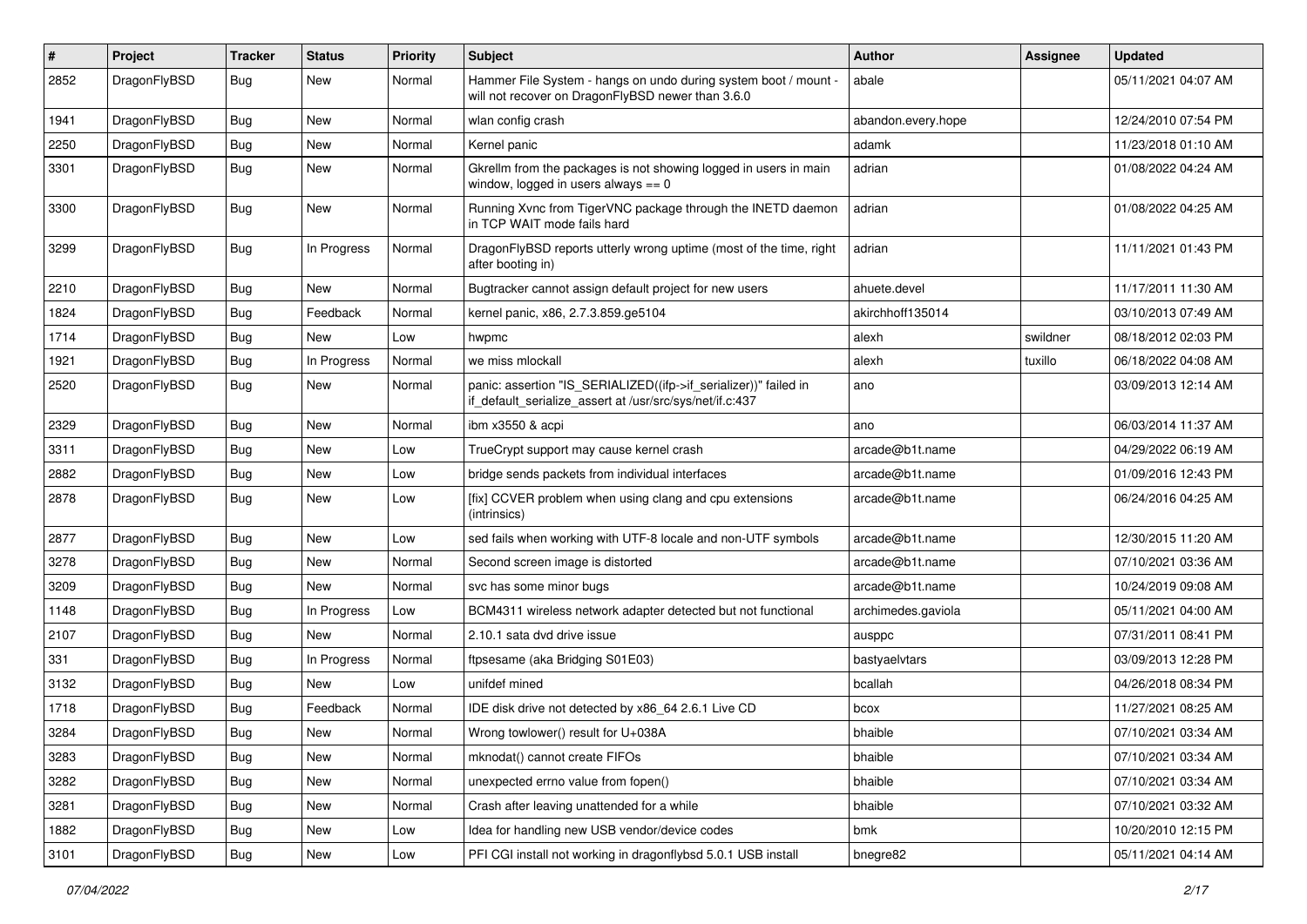| $\sharp$ | Project      | <b>Tracker</b> | <b>Status</b> | <b>Priority</b> | Subject                                                                                                       | <b>Author</b> | Assignee | <b>Updated</b>      |
|----------|--------------|----------------|---------------|-----------------|---------------------------------------------------------------------------------------------------------------|---------------|----------|---------------------|
| 3110     | DragonFlyBSD | <b>Bug</b>     | New           | Normal          | crash with ipfw3 under load                                                                                   | bnegre82      |          | 12/09/2017 06:22 AM |
| 1594     | DragonFlyBSD | Bug            | New           | Normal          | Kernel panic during boot from Live CD on Dell E6400                                                           | bodie         |          | 05/11/2021 03:54 AM |
| 1521     | DragonFlyBSD | <b>Bug</b>     | Feedback      | Normal          | amd64 2.4 livecd won't mount root at boot                                                                     | bolapara      |          | 01/28/2018 03:45 AM |
| 2115     | DragonFlyBSD | <b>Bug</b>     | New           | Normal          | [msk] system freeze after receive some paquet                                                                 | bsdsx         |          | 08/22/2011 10:22 AM |
| 725      | DragonFlyBSD | Bug            | In Progress   | Low             | 'make distribution' fails w/'ro' /usr/obj                                                                     | c.turner      |          | 03/09/2013 01:01 PM |
| 2319     | DragonFlyBSD | Bug            | <b>New</b>    | Normal          | crypt/passwd forward compat                                                                                   | c.turner1     |          | 02/28/2012 12:39 PM |
| 2265     | DragonFlyBSD | <b>Bug</b>     | New           | Normal          | mbsrtowcs does not properly handle invalid mbstate_t in ps                                                    | c.turner1     | swildner | 01/10/2012 07:56 PM |
| 1618     | DragonFlyBSD | <b>Bug</b>     | Feedback      | Normal          | collision for 'struct pmap' when using RPC and <sys user.h=""></sys>                                          | carenas       |          | 05/11/2021 04:05 AM |
| 3143     | DragonFlyBSD | <b>Bug</b>     | <b>New</b>    | Normal          | assertion "0" failed in hammer2 inode xop chain sync                                                          | cbin          |          | 07/18/2018 12:50 PM |
| 2859     | DragonFlyBSD | Bug            | New           | Low             | Installer configuration menu always highlights "Select timezone", no<br>matter which step was last completed. | cgag          |          | 12/02/2015 01:54 PM |
| 2858     | DragonFlyBSD | Bug            | New           | Low             | Installer "Local or UTC" question should have "No" selected by<br>default.                                    | cgag          |          | 12/02/2015 01:18 PM |
| 3139     | DragonFlyBSD | Bug            | New           | Normal          | USB Mouse Does Not Work in DragonflyBSD quest on VirtualBox                                                   | chiguy1256    |          | 06/24/2018 10:14 PM |
| 3280     | DragonFlyBSD | <b>Bug</b>     | New           | Normal          | KMS console and i915(4) not working in 6.0                                                                    | cmusser       |          | 07/10/2021 03:35 AM |
| 2736     | DragonFlyBSD | <b>Bug</b>     | New           | High            | kernel panics on acpi timer probe function                                                                    | cnb           |          | 05/11/2021 03:55 AM |
| 2735     | DragonFlyBSD | <b>Bug</b>     | New           | Urgent          | iwn panics SYSSASSERT                                                                                         | cnb           |          | 05/11/2021 03:55 AM |
| 1481     | DragonFlyBSD | Bug            | Feedback      | Normal          | panic: assertion: kva_p(buf) in soopt_from_kbuf (after ipfw pipe<br>show, 2.2.1-R)                            | combiner      |          | 05/11/2021 04:01 AM |
| 1538     | DragonFlyBSD | Bug            | <b>New</b>    | Low             | mountroot should probe file systems                                                                           | corecode      | alexh    | 11/24/2010 06:35 PM |
| 1587     | DragonFlyBSD | <b>Bug</b>     | Feedback      | Normal          | can't gdb across fork                                                                                         | corecode      | tuxillo  | 05/11/2021 03:54 AM |
| 1584     | DragonFlyBSD | <b>Bug</b>     | In Progress   | Normal          | can't use ssh from jail: debug1: read_passphrase: can't open<br>/dev/tty: Device busy                         | corecode      | tuxillo  | 05/11/2021 03:53 AM |
| 1583     | DragonFlyBSD | Bug            | In Progress   | Normal          | panic: assertion: cursor->trans->sync_lock_refs > 0 in<br>hammer_recover_cursor                               | corecode      | tuxillo  | 05/11/2021 03:53 AM |
| 1556     | DragonFlyBSD | Bug            | <b>New</b>    | Normal          | many processes stuck in "hmrrcm", system unusable                                                             | corecode      | tuxillo  | 05/11/2021 03:52 AM |
| 1547     | DragonFlyBSD | <b>Bug</b>     | In Progress   | Normal          | disklabel64 automatic sizing                                                                                  | corecode      | tuxillo  | 05/11/2021 03:52 AM |
| 1528     | DragonFlyBSD | <b>Bug</b>     | In Progress   | Normal          | ktrace does not show proper return values for pipe(2)                                                         | corecode      | tuxillo  | 05/11/2021 03:52 AM |
| 1475     | DragonFlyBSD | Bug            | In Progress   | Normal          | kernel blocks with low memory and syscons setting a high res mode<br>/ scrollback                             | corecode      | tuxillo  | 05/11/2021 03:52 AM |
| 1474     | DragonFlyBSD | Bug            | New           | Normal          | ithread 1 unexpectedly rescheduled                                                                            | corecode      | tuxillo  | 05/11/2021 03:52 AM |
| 1469     | DragonFlyBSD | Bug            | In Progress   | Normal          | Hammer history security concern                                                                               | corecode      | tuxillo  | 05/11/2021 03:52 AM |
| 1442     | DragonFlyBSD | <b>Bug</b>     | New           | Normal          | blocking SIGSEGV and triggering a segment violation produces an<br>all CPU consuming process                  | corecode      | tuxillo  | 05/11/2021 03:52 AM |
| 1440     | DragonFlyBSD | <b>Bug</b>     | New           | Normal          | ptrace/gdb doesn't work after process blocks SIGTRAP                                                          | corecode      | tuxillo  | 05/11/2021 03:52 AM |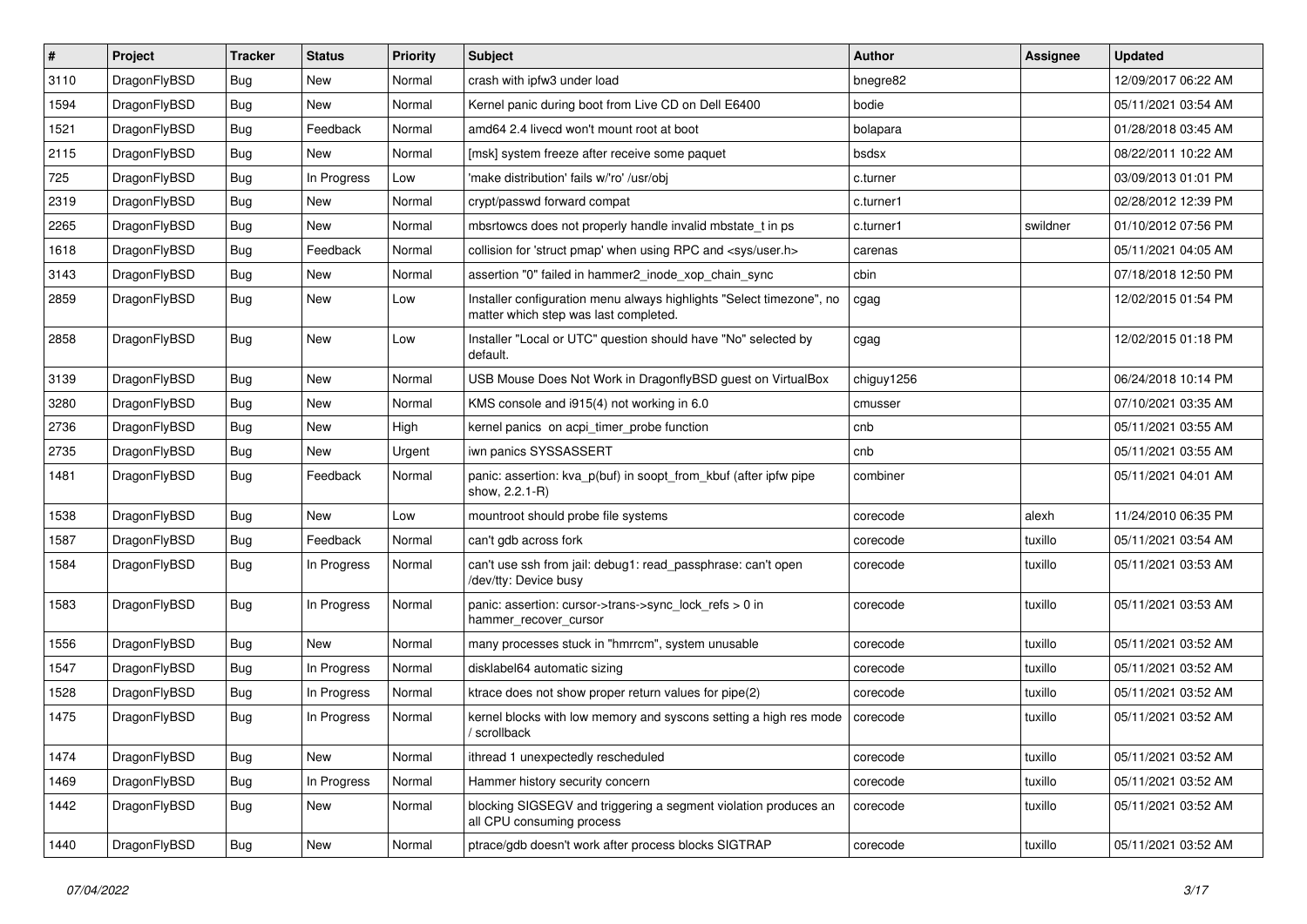| $\overline{\boldsymbol{H}}$ | Project      | <b>Tracker</b> | <b>Status</b> | Priority | Subject                                                                                                | <b>Author</b> | <b>Assignee</b> | <b>Updated</b>      |
|-----------------------------|--------------|----------------|---------------|----------|--------------------------------------------------------------------------------------------------------|---------------|-----------------|---------------------|
| 1307                        | DragonFlyBSD | Bug            | In Progress   | Normal   | hammer tid -2 shows unexpected result                                                                  | corecode      |                 | 10/18/2016 05:29 PM |
| 1287                        | DragonFlyBSD | Bug            | Feedback      | Normal   | altg configuration doesn't work                                                                        | corecode      | tuxillo         | 05/11/2021 03:51 AM |
| 1030                        | DragonFlyBSD | Bug            | In Progress   | Normal   | msdosfs umount panic                                                                                   | corecode      | tuxillo         | 05/11/2021 03:51 AM |
| 911                         | DragonFlyBSD | Bug            | Feedback      | Normal   | kldload/kernel linker can exceed malloc reserve and panic system                                       | corecode      | tuxillo         | 05/11/2021 03:51 AM |
| 901                         | DragonFlyBSD | Bug            | Feedback      | Normal   | route show needs to get data from all cpus                                                             | corecode      | tuxillo         | 05/11/2021 03:50 AM |
| 847                         | DragonFlyBSD | Bug            | Feedback      | Normal   | processes getting stuck on mount point                                                                 | corecode      | tuxillo         | 05/11/2021 03:50 AM |
| 781                         | DragonFlyBSD | Bug            | In Progress   | Normal   | fdisk uses wrong geometry on usb flash drives                                                          | corecode      | tuxillo         | 05/11/2021 03:50 AM |
| 742                         | DragonFlyBSD | Bug            | In Progress   | Normal   | umount problems with multiple mounts                                                                   | corecode      | tuxillo         | 06/25/2022 04:02 AM |
| 731                         | DragonFlyBSD | Bug            | <b>New</b>    | Normal   | system freeze on "slice too large"                                                                     | corecode      | tuxillo         | 06/25/2022 04:01 AM |
| 341                         | DragonFlyBSD | Bug            | <b>New</b>    | Normal   | Vinum erroneously repors devices as busy                                                               | corecode      | swildner        | 01/21/2012 04:50 AM |
| 1198                        | DragonFlyBSD | Bug            | New           | High     | DDB loops panic in db read bytes                                                                       | corecode      | tuxillo         | 05/11/2021 03:51 AM |
| 2687                        | DragonFlyBSD | Bug            | <b>New</b>    | Normal   | natacontrol software RAID in installer                                                                 | csmelosky     |                 | 06/22/2014 12:03 PM |
| 3243                        | DragonFlyBSD | Bug            | <b>New</b>    | Normal   | SMART status not reported properly for SSD disks                                                       | daftaupe      |                 | 09/09/2020 11:03 PM |
| 3227                        | DragonFlyBSD | Submit         | New           | Normal   | Add HAMMER2 instructions in the installation medium README                                             | daftaupe      |                 | 03/26/2020 03:34 PM |
| 3145                        | DragonFlyBSD | Submit         | In Progress   | Normal   | Update libelf to FreeBSD 12 current and build as base library usable<br>by ports                       | davshao       | tuxillo         | 08/20/2021 03:58 PM |
| 3031                        | DragonFlyBSD | Submit         | In Progress   | Normal   | Update drm/radeon to Linux 4.7.10 as much as possible                                                  | davshao       | ftigeot         | 08/19/2021 12:33 PM |
| 2994                        | DragonFlyBSD | Bug            | <b>New</b>    | Normal   | Intermittent boot hangs after git: hammer - HAMMER Version 7                                           | davshao       |                 | 03/30/2017 02:06 PM |
| 2835                        | DragonFlyBSD | Bug            | <b>New</b>    | Normal   | /usr/include/c++/5.0/bits/c++locale.h likes<br>POSIX_C_SOURCE>=200809                                  | davshao       |                 | 11/18/2015 03:40 AM |
| 2688                        | DragonFlyBSD | Bug            | New           | Normal   | 67613368bdda7 Fix wrong checks for U4B presence Asrock Z77M<br>difficulty detecting USB keyboard       | davshao       |                 | 06/28/2014 07:08 PM |
| 2652                        | DragonFlyBSD | Bug            | <b>New</b>    | Normal   | 189a0ff3761b47  ix: Implement MSI-X support locks up Lenovo<br>S10 Intel Atom n270                     | davshao       |                 | 05/14/2014 01:55 AM |
| 2414                        | DragonFlyBSD | Bug            | In Progress   | Normal   | Lenovo S10 acpi freeze (not new)                                                                       | davshao       |                 | 05/11/2021 04:13 AM |
| 3024                        | DragonFlyBSD | Bug            | <b>New</b>    | Low      | sys/dev/netif/wi/if_wi.c:1090]: (style) Redundant condition                                            | dcb           |                 | 04/11/2017 11:56 AM |
| 3076                        | DragonFlyBSD | Bug            | New           | Normal   | sys/dev/netif/ig_hal/e1000_ich8lan.c:1594: sanity checking mixup?                                      | dcb           |                 | 10/11/2017 01:58 AM |
| 3025                        | DragonFlyBSD | Bug            | New           | Normal   | sys/dev/powermng/powernow/powernow.c:284: bad comparison?                                              | dcb           |                 | 09/23/2017 07:45 AM |
| 3022                        | DragonFlyBSD | Bug            | <b>New</b>    | Normal   | sys/dev/netif/ath/ath/if_ath.c:2142: strange bitmask?                                                  | dcb           |                 | 04/11/2017 11:49 AM |
| 3021                        | DragonFlyBSD | <b>Bug</b>     | In Progress   | Normal   | sys/dev/drm/i915/i915_gem_stolen.c:115]: (error) Signed integer<br>overflow for expression '65535<<20' | dcb           |                 | 04/11/2017 12:46 PM |
| 3018                        | DragonFlyBSD | <b>Bug</b>     | New           | Normal   | sys/bus/u4b/wlan/if_run.c:5464]: (style) Redundant condition                                           | dcb           |                 | 04/11/2017 11:26 AM |
| 3011                        | DragonFlyBSD | Bug            | In Progress   | Normal   | dragonfly/sys/dev/netif/re/re.c: suspicious code?                                                      | dcb           |                 | 07/29/2017 01:26 AM |
| 2790                        | DragonFlyBSD | Submit         | New           | Low      | filedesc softrefs increment code factoring                                                             | dclink        |                 | 02/21/2015 04:00 AM |
| 2721                        | DragonFlyBSD | Submit         | Feedback      | Low      | Some few zalloc calls to objcache ones replacements                                                    | dclink        | tuxillo         | 05/11/2021 04:08 AM |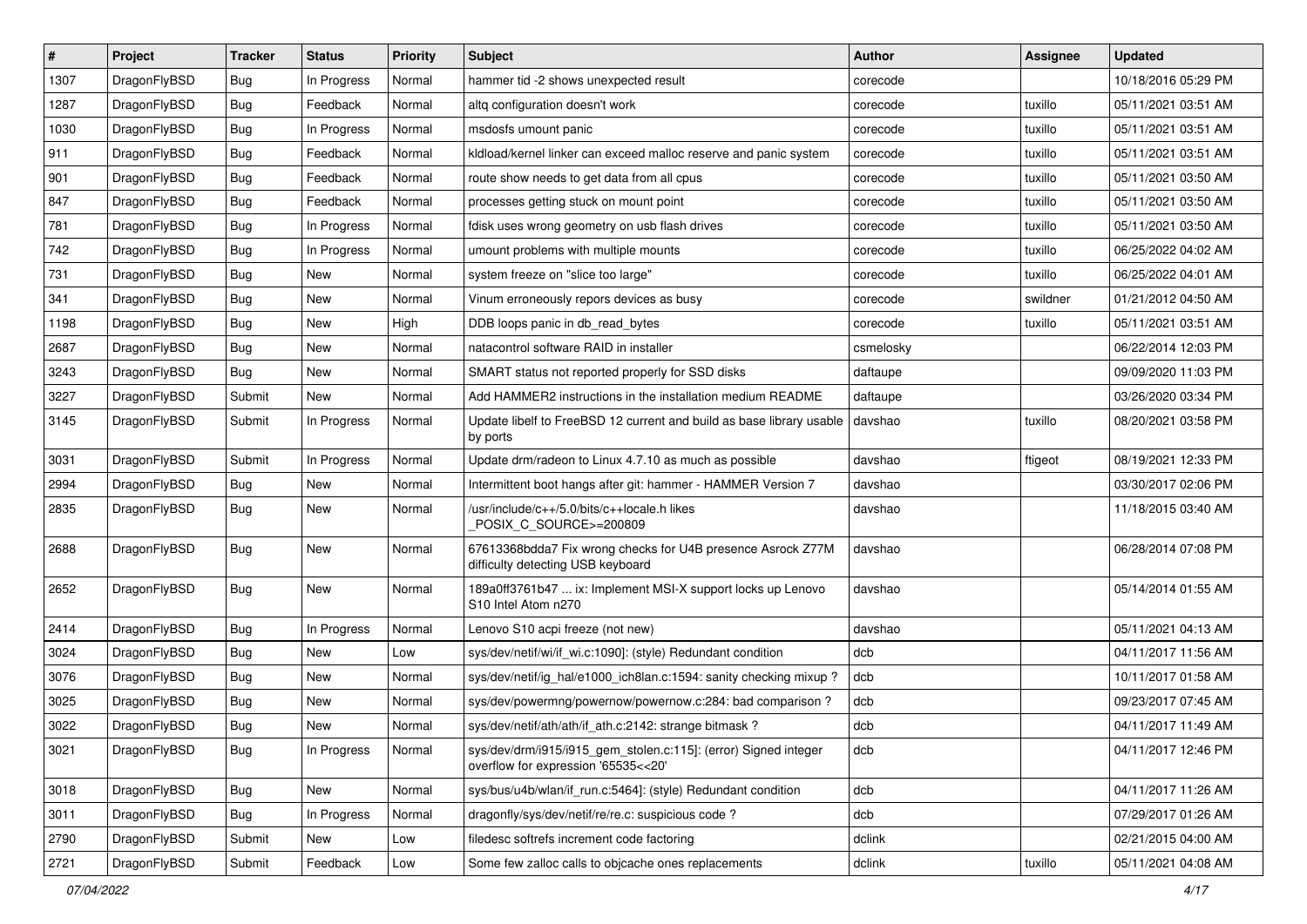| $\vert$ # | Project      | <b>Tracker</b> | <b>Status</b> | <b>Priority</b> | <b>Subject</b>                                                                                                                                            | <b>Author</b> | Assignee | <b>Updated</b>      |
|-----------|--------------|----------------|---------------|-----------------|-----------------------------------------------------------------------------------------------------------------------------------------------------------|---------------|----------|---------------------|
| 2717      | DragonFlyBSD | Submit         | Feedback      | Normal          | Out of range numeric handling                                                                                                                             | dclink        | tuxillo  | 05/11/2021 04:08 AM |
| 3154      | DragonFlyBSD | Submit         | <b>New</b>    | Normal          | Update serial handling in bootloader                                                                                                                      | ddegroot      | dillon   | 11/06/2018 11:21 PM |
| 3147      | DragonFlyBSD | Submit         | <b>New</b>    | Normal          | Enable headless installation                                                                                                                              | ddegroot      |          | 10/09/2018 01:25 PM |
| 2708      | DragonFlyBSD | Bug            | <b>New</b>    | Normal          | unable to send TCP nor UDP on age(4) interface                                                                                                            | dermiste      |          | 05/11/2021 03:54 AM |
| 1774      | DragonFlyBSD | <b>Bug</b>     | <b>New</b>    | Normal          | New IP header cleanup branch available for testing                                                                                                        | dillon        |          | 05/15/2022 10:59 AM |
| 1448      | DragonFlyBSD | Bug            | Feedback      | Normal          | panic: assertion: _tp->tt_msg->tt_cpuid == mycpuid in<br>tcp_callout_active tcp_output tcp_usr_send netmsg_pru_send<br>netmsg_service tcpmsg_service_loop | dillon        |          | 05/11/2021 04:00 AM |
| 1429      | DragonFlyBSD | Bug            | Feedback      | Normal          | vkernel bug - "mfree: m->m_nextpkt != NULL"                                                                                                               | dillon        |          | 05/11/2021 04:00 AM |
| 1336      | DragonFlyBSD | Bug            | In Progress   | Normal          | Still looking for reports of missed directory entries w/ HAMMER                                                                                           | dillon        |          | 05/11/2021 04:00 AM |
| 3117      | DragonFlyBSD | <b>Bug</b>     | <b>New</b>    | Normal          | Problem with colours if "intel" video-driver used                                                                                                         | dpostolov     |          | 01/07/2018 11:35 PM |
| 3116      | DragonFlyBSD | Bug            | <b>New</b>    | Normal          | da0 detects on very big volume if to _remove_ usb install stick and<br>reboot on Intel NUC5PPYH                                                           | dpostolov     |          | 01/07/2018 09:40 PM |
| 1877      | DragonFlyBSD | Bug            | New           | Normal          | Freeze during 1st hammer cleanup after new install                                                                                                        | elekktretterr |          | 05/15/2022 11:43 AM |
| 1669      | DragonFlyBSD | Bug            | In Progress   | Normal          | Drive wont open using button                                                                                                                              | elekktretterr |          | 02/29/2012 12:05 PM |
| 1668      | DragonFlyBSD | <b>Bug</b>     | Feedback      | Normal          | Power button not working                                                                                                                                  | elekktretterr |          | 03/10/2013 06:22 AM |
| 1634      | DragonFlyBSD | <b>Bug</b>     | <b>New</b>    | Normal          | panic: spin lock: 0xe4ad1320, indefinitive wait!                                                                                                          | elekktretterr |          | 01/19/2015 03:21 AM |
| 1613      | DragonFlyBSD | <b>Bug</b>     | Feedback      | Normal          | USB Keyboard not working on master                                                                                                                        | elekktretterr |          | 05/11/2021 04:05 AM |
| 1463      | DragonFlyBSD | Bug            | <b>New</b>    | Normal          | Mountroot before drives are initialized                                                                                                                   | elekktretterr |          | 12/07/2010 01:30 PM |
| 1456      | DragonFlyBSD | Bug            | Feedback      | Normal          | Microsoft wireless desktop problems                                                                                                                       | elekktretterr |          | 01/15/2015 08:34 AM |
| 1454      | DragonFlyBSD | <b>Bug</b>     | Feedback      | Normal          | Unable to boot from external USB DVD drive                                                                                                                | elekktretterr |          | 05/11/2021 04:01 AM |
| 1194      | DragonFlyBSD | Bug            | <b>New</b>    | Normal          | SCSI errors while trying to copy photos from my camera                                                                                                    | elekktretterr |          | 01/14/2015 04:39 PM |
| 1181      | DragonFlyBSD | <b>Bug</b>     | In Progress   | Normal          | ACX111 panic                                                                                                                                              | elekktretterr |          | 05/11/2021 04:00 AM |
| 1947      | DragonFlyBSD | <b>Bug</b>     | <b>New</b>    | Low             | GA-880GM-UD2H (rev. 1.3) AHCI fails to detect disks at the end of<br>the RAID controller                                                                  | eocallaghan   |          | 11/27/2021 08:46 AM |
| 2254      | DragonFlyBSD | <b>Bug</b>     | <b>New</b>    | Normal          | panic: assertion "ref < &td->td_toks_end" failed in lwkt_gettoken at<br>/usr/src/sys/kern/lwkt_token.c:588                                                | eocallaghan   |          | 12/05/2011 10:21 PM |
| 2164      | DragonFlyBSD | Bug            | <b>New</b>    | Normal          | panic on reboot from usb.                                                                                                                                 | eocallaghan   |          | 10/27/2011 09:29 AM |
| 2161      | DragonFlyBSD | <b>Bug</b>     | <b>New</b>    | Normal          | Outdated xorg.conf file gets installed into etc and screws up mouse                                                                                       | eocallaghan   |          | 10/27/2011 01:51 PM |
| 2158      | DragonFlyBSD | <b>Bug</b>     | New           | Normal          | iwn panics with assertion on boot.                                                                                                                        | eocallaghan   |          | 10/24/2011 04:13 PM |
| 1592      | DragonFlyBSD | <b>Bug</b>     | Feedback      | Normal          | AcpiOSUnmapMemory: Warning, deallocation did not track<br>allocation.                                                                                     | eocallaghan   |          | 06/02/2014 07:45 AM |
| 1591      | DragonFlyBSD | <b>Bug</b>     | Feedback      | Normal          | Lenovo X301 hangs with AHCI Driver CMD TIMEOUT<br>STS=d0 <bsy></bsy>                                                                                      | eocallaghan   |          | 05/11/2021 04:05 AM |
| 1831      | DragonFlyBSD | <b>Bug</b>     | Feedback      | High            | HAMMER "malloc limit exceeded" panic                                                                                                                      | eocallaghan   | dillon   | 06/04/2022 04:38 AM |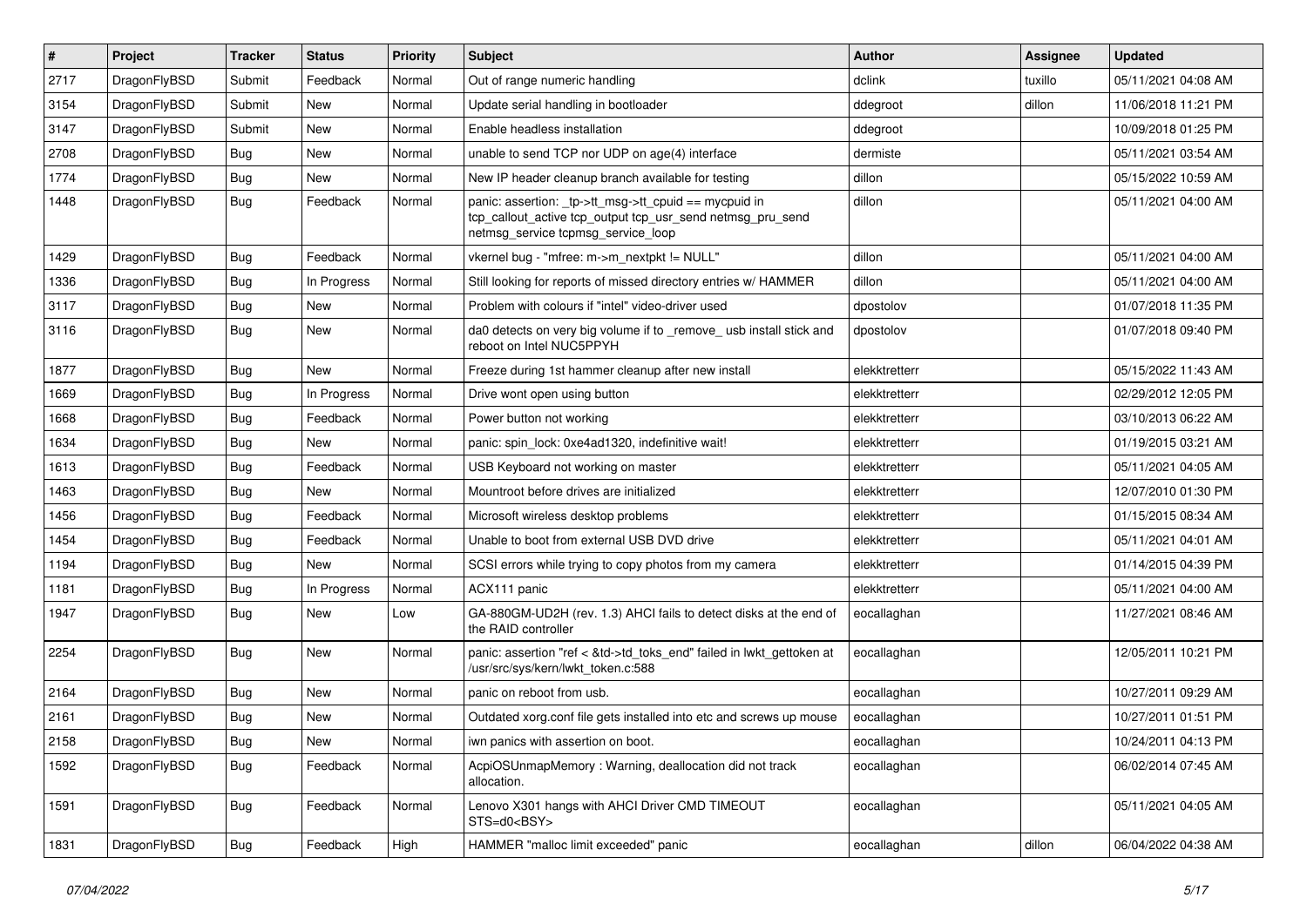| $\sharp$ | Project      | <b>Tracker</b> | <b>Status</b> | <b>Priority</b> | Subject                                                                                 | <b>Author</b> | Assignee  | <b>Updated</b>      |
|----------|--------------|----------------|---------------|-----------------|-----------------------------------------------------------------------------------------|---------------|-----------|---------------------|
| 2544     | DragonFlyBSD | Bug            | New           | Normal          | live DVD system boot (menu option 1) caused db> prompt on<br>PE1950                     | estrabd       |           | 05/11/2021 03:54 AM |
| 3276     | DragonFlyBSD | Submit         | <b>New</b>    | Normal          | Add option controlling whether gpt expand expands the last partition<br>(needs testing) | falsifian     |           | 07/10/2021 03:35 AM |
| 2075     | DragonFlyBSD | Bug            | <b>New</b>    | Normal          | pflogd on x86_64                                                                        | fanch         |           | 05/16/2011 04:04 PM |
| 2569     | DragonFlyBSD | Bug            | New           | Normal          | ctime NFS                                                                               | ferney        |           | 08/11/2013 04:35 AM |
| 2657     | DragonFlyBSD | <b>Bug</b>     | <b>New</b>    | High            | Needs acl to migrate our servers                                                        | ferney        |           | 03/31/2014 11:37 AM |
| 1672     | DragonFlyBSD | <b>Bug</b>     | Feedback      | Normal          | panic (trap 12) around btree_search() in 2.4.1-RELEASE                                  | floid         |           | 01/19/2015 03:36 AM |
| 979      | DragonFlyBSD | <b>Bug</b>     | Feedback      | Normal          | Failure-prone USB mass storage (SB600? msdosfs? CAM?)                                   | floid         |           | 01/15/2015 08:38 AM |
| 846      | DragonFlyBSD | Bug            | Feedback      | Normal          | USB bugs:usb mouse can't used!                                                          | frankning     |           | 01/15/2015 08:36 AM |
| 1899     | DragonFlyBSD | <b>Bug</b>     | New           | Normal          | Keyboard doesn't work                                                                   | fransm        |           | 05/15/2022 03:32 PM |
| 2403     | DragonFlyBSD | <b>Bug</b>     | <b>New</b>    | Low             | newfs -E doesn't handle /dev/serno device names properly                                | ftigeot       |           | 08/17/2012 05:07 AM |
| 2819     | DragonFlyBSD | <b>Bug</b>     | In Progress   | Normal          | Random micro system freezes after a week of uptime                                      | ftigeot       | dillon    | 08/16/2015 08:46 PM |
| 2803     | DragonFlyBSD | <b>Bug</b>     | New           | Normal          | HAMMER: Warning: UNDO area too small!                                                   | ftigeot       |           | 03/11/2015 03:42 PM |
| 2674     | DragonFlyBSD | Bug            | <b>New</b>    | Normal          | <b>GPT Support</b>                                                                      | ftigeot       |           | 12/28/2015 02:54 PM |
| 2619     | DragonFlyBSD | <b>Bug</b>     | New           | Normal          | DragonFly 3.6 can't be installed on a 6TB volume                                        | ftigeot       |           | 02/23/2014 11:55 PM |
| 2535     | DragonFlyBSD | <b>Bug</b>     | <b>New</b>    | Normal          | Imap processes apparentlt blocked on disk I/O                                           | ftigeot       |           | 04/02/2013 09:31 AM |
| 2416     | DragonFlyBSD | <b>Bug</b>     | <b>New</b>    | Normal          | ' entry can be removed on mounted nfs filesystem                                        | ftigeot       | tuxillo   | 06/03/2014 04:40 AM |
| 2122     | DragonFlyBSD | Submit         | <b>New</b>    | Normal          | [Review] Fixes to the VFS layer                                                         | ftigeot       |           | 05/31/2022 03:25 PM |
| 2051     | DragonFlyBSD | <b>Bug</b>     | New           | Normal          | No ipv6 lan route entry created on 2.10                                                 | ftigeot       |           | 04/21/2011 10:37 AM |
| 2037     | DragonFlyBSD | <b>Bug</b>     | Feedback      | Normal          | Panic Bad link elm while building packages                                              | ftigeot       | dillon    | 04/21/2011 07:20 AM |
| 1923     | DragonFlyBSD | <b>Bug</b>     | <b>New</b>    | Normal          | Abysmal NFS performance with IPv6                                                       | ftigeot       |           | 12/05/2010 09:34 PM |
| 1826     | DragonFlyBSD | <b>Bug</b>     | <b>New</b>    | Normal          | panic during boot: assertion so->so_port  in tcp_input                                  | ftigeot       |           | 05/15/2022 11:05 AM |
| 1818     | DragonFlyBSD | <b>Bug</b>     | New           | Normal          | panic: Bad tailq NEXT (kqueue issue ?)                                                  | ftigeot       |           | 05/15/2022 11:40 AM |
| 1593     | DragonFlyBSD | <b>Bug</b>     | Feedback      | Normal          | panic: assertion: ccb == ap->ap_err_ccb in ahci_put_err_ccb                             | ftigeot       | ftigeot   | 05/15/2022 05:09 AM |
| 2577     | DragonFlyBSD | <b>Bug</b>     | New           | Normal          | virtio-blk iops performance is cpu limited on high end devices                          | gjs278        | vsrinivas | 08/01/2013 02:28 PM |
| 3165     | DragonFlyBSD | <b>Bug</b>     | New           | Normal          | Looping at boot time                                                                    | gop           |           | 12/28/2018 01:04 PM |
| 2095     | DragonFlyBSD | <b>Bug</b>     | New           | Low             | Running installer post-install: Unsupported DFUI transport "                            | greenrd       |           | 06/26/2011 09:20 AM |
| 2094     | DragonFlyBSD | Bug            | New           | Normal          | Segfault when gdb printing backtrace from core dump                                     | greenrd       |           | 06/25/2011 04:14 PM |
| 1532     | DragonFlyBSD | <b>Bug</b>     | New           | Low             | jemalloc doesn't work on DragonFly                                                      | hasso         | sjg       | 08/02/2011 01:14 AM |
| 1428     | DragonFlyBSD | <b>Bug</b>     | Feedback      | Low             | POSIX.1e implementation is too old                                                      | hasso         | tuxillo   | 05/11/2021 04:00 AM |
| 1313     | DragonFlyBSD | Bug            | New           | Low             | Signal code in kernel needs major overhaul (signal queues,<br>si code, si addr)         | hasso         |           | 05/11/2021 04:00 AM |
| 1563     | DragonFlyBSD | <b>Bug</b>     | Feedback      | Normal          | reset(1) doesn't reset terminal to the defaults                                         | hasso         |           | 03/10/2013 04:17 AM |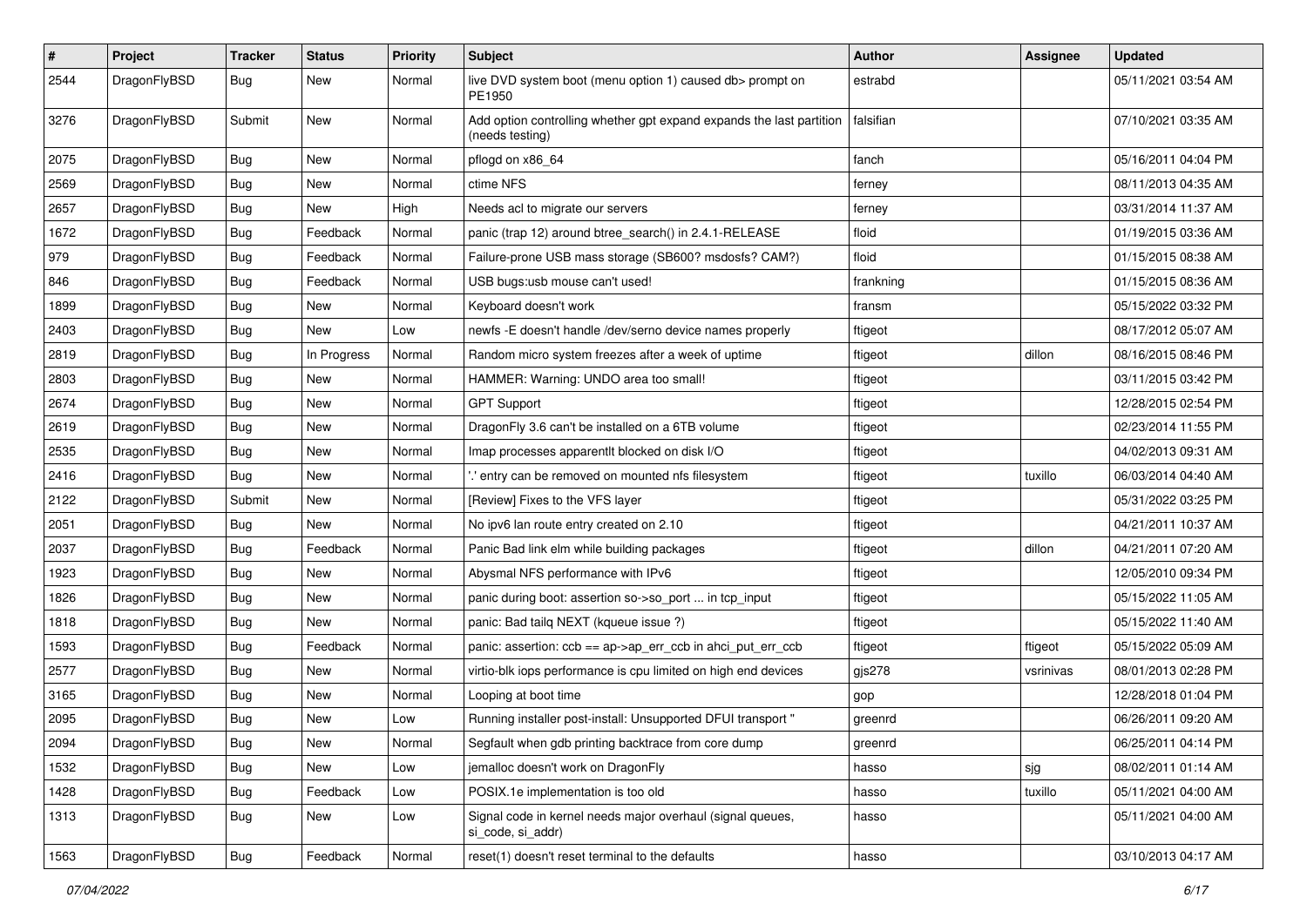| $\sharp$ | Project      | <b>Tracker</b> | <b>Status</b> | <b>Priority</b> | Subject                                                                                    | <b>Author</b>   | Assignee  | <b>Updated</b>      |
|----------|--------------|----------------|---------------|-----------------|--------------------------------------------------------------------------------------------|-----------------|-----------|---------------------|
| 1525     | DragonFlyBSD | Bug            | New           | Normal          | boehm-gc problems                                                                          | hasso           |           | 10/13/2012 07:13 PM |
| 1502     | DragonFlyBSD | Bug            | In Progress   | Normal          | Lock while deleting files from nohistory HAMMER directories                                | hasso           |           | 03/10/2013 04:28 AM |
| 1486     | DragonFlyBSD | <b>Bug</b>     | Feedback      | Normal          | Interrupt storm related to SATA DVD device                                                 | hasso           |           | 05/11/2021 04:01 AM |
| 1430     | DragonFlyBSD | <b>Bug</b>     | New           | Normal          | Buggy w(1)?                                                                                | hasso           | alexh     | 11/24/2010 08:09 AM |
| 1411     | DragonFlyBSD | Bug            | Feedback      | Normal          | Burning doesn't work with ahci(4)                                                          | hasso           | dillon    | 05/11/2021 04:00 AM |
| 884      | DragonFlyBSD | Bug            | In Progress   | High            | Performance/memory problems under filesystem IO load                                       | hasso           |           | 05/11/2021 03:50 AM |
| 2680     | DragonFlyBSD | Bug            | <b>New</b>    | Low             | boot0cfg update makes box unbootable                                                       | herrgard        |           | 06/10/2014 06:02 AM |
| 1982     | DragonFlyBSD | Bug            | New           | Low             | There is no linuxulator on x86-64                                                          | herrgard        |           | 05/31/2022 02:25 PM |
| 2125     | DragonFlyBSD | Bug            | New           | Normal          | Weird garbage in dmesg                                                                     | herrgard        |           | 08/30/2011 08:04 PM |
| 2045     | DragonFlyBSD | Bug            | <b>New</b>    | Normal          | ral(4): Fatal trap 12: page fault while in kernel mode (two panics)                        | herrgard        |           | 11/03/2011 05:34 PM |
| 3206     | DragonFlyBSD | Submit         | New           | Normal          | update psm/kbd to FreeBSD 12.0 code                                                        | htse            |           | 10/05/2019 03:49 PM |
| 3201     | DragonFlyBSD | Submit         | New           | Normal          | Fixes make search display                                                                  | htse            |           | 08/20/2021 04:02 PM |
| 3189     | DragonFlyBSD | Bug            | New           | Normal          | Allow DragonFly Mail Agent to accept an alternate config via<br>command line switch        | iang            |           | 08/16/2021 12:42 AM |
| 3029     | DragonFlyBSD | Bug            | New           | Normal          | Running DflyBSD 4.8 on FreeBSD bhyve as a guest                                            | iron            |           | 05/13/2022 04:33 AM |
| 2746     | DragonFlyBSD | Bug            | <b>New</b>    | Normal          | some fraction of xterms started from the xmonad window manager<br>get killed with SIGALRM  | isenmann        | profmakx  | 12/28/2014 02:51 AM |
| 2604     | DragonFlyBSD | Bug            | <b>New</b>    | Normal          | dell laptop does not boot with LATEST                                                      | isenmann        |           | 11/20/2013 02:07 AM |
| 2825     | DragonFlyBSD | Bug            | New           | High            | 3x dhclient = hanging system (objcache exhausted)                                          | jaccovonb       | sepherosa | 05/11/2021 03:55 AM |
| 3134     | DragonFlyBSD | Bug            | New           | Normal          | RFC 3021 (/31 networks) appear to be unsupported                                           | jailbird        |           | 05/16/2018 11:03 PM |
| 2369     | DragonFlyBSD | <b>Bug</b>     | New           | Normal          | panic: Bad link elm 0xffffffe07edf6068 next->prev != elm                                   | jaydg           |           | 08/15/2012 03:04 AM |
| 2353     | DragonFlyBSD | Bug            | In Progress   | Normal          | panic: assertion "gd->gd_spinlocks_wr == 0" failed in<br>bsd4_schedulerclock               | jaydg           | alexh     | 11/28/2012 01:57 AM |
| 2308     | DragonFlyBSD | Bug            | New           | Normal          | System freeze when unloading snd_hda                                                       | jaydg           |           | 02/19/2012 07:15 AM |
| 2731     | DragonFlyBSD | Bug            | In Progress   | Normal          | Screen full of random colors when starting Xorg with Intel Haswell<br>HD Graphics P4600    | jkatzmaier      |           | 11/12/2014 04:08 PM |
| 3089     | DragonFlyBSD | Bug            | In Progress   | Normal          | vtnet(4) - disable TCP checksum offload by default                                         | ilane           | vadaszi   | 05/11/2021 04:14 AM |
| 2890     | DragonFlyBSD | Bug            | <b>New</b>    | Normal          | not able to boot usb installer on Toshiba Chromebook 2                                     | johnnywhishbone |           | 02/22/2016 03:42 AM |
| 2712     | DragonFlyBSD | Bug            | New           | Normal          | connect(2) returns EINVAL when retrying after ECONNREFUSED                                 | jorisgio        |           | 08/14/2014 05:31 PM |
| 2391     | DragonFlyBSD | <b>Bug</b>     | In Progress   | Normal          | System lock with ahci and acpi enabled on ATI RS690 chipset with<br>SMB600 sata controller | jorisgio        | vadaszi   | 06/03/2015 03:51 PM |
| 2568     | DragonFlyBSD | <b>Bug</b>     | <b>New</b>    | Normal          | AHCI panic                                                                                 | josepht         |           | 06/07/2013 05:52 PM |
| 2013     | DragonFlyBSD | <b>Bug</b>     | In Progress   | Normal          | oversized DMA request loop                                                                 | josepht         |           | 05/11/2021 04:06 AM |
| 1745     | DragonFlyBSD | <b>Bug</b>     | Feedback      | Normal          | kmalloc panic                                                                              | josepht         |           | 05/11/2021 04:05 AM |
| 1330     | DragonFlyBSD | <b>Bug</b>     | Feedback      | Normal          | Hammer, usb disk, SYNCHRONIZE CACHE failure                                                | josepht         |           | 06/02/2014 04:56 AM |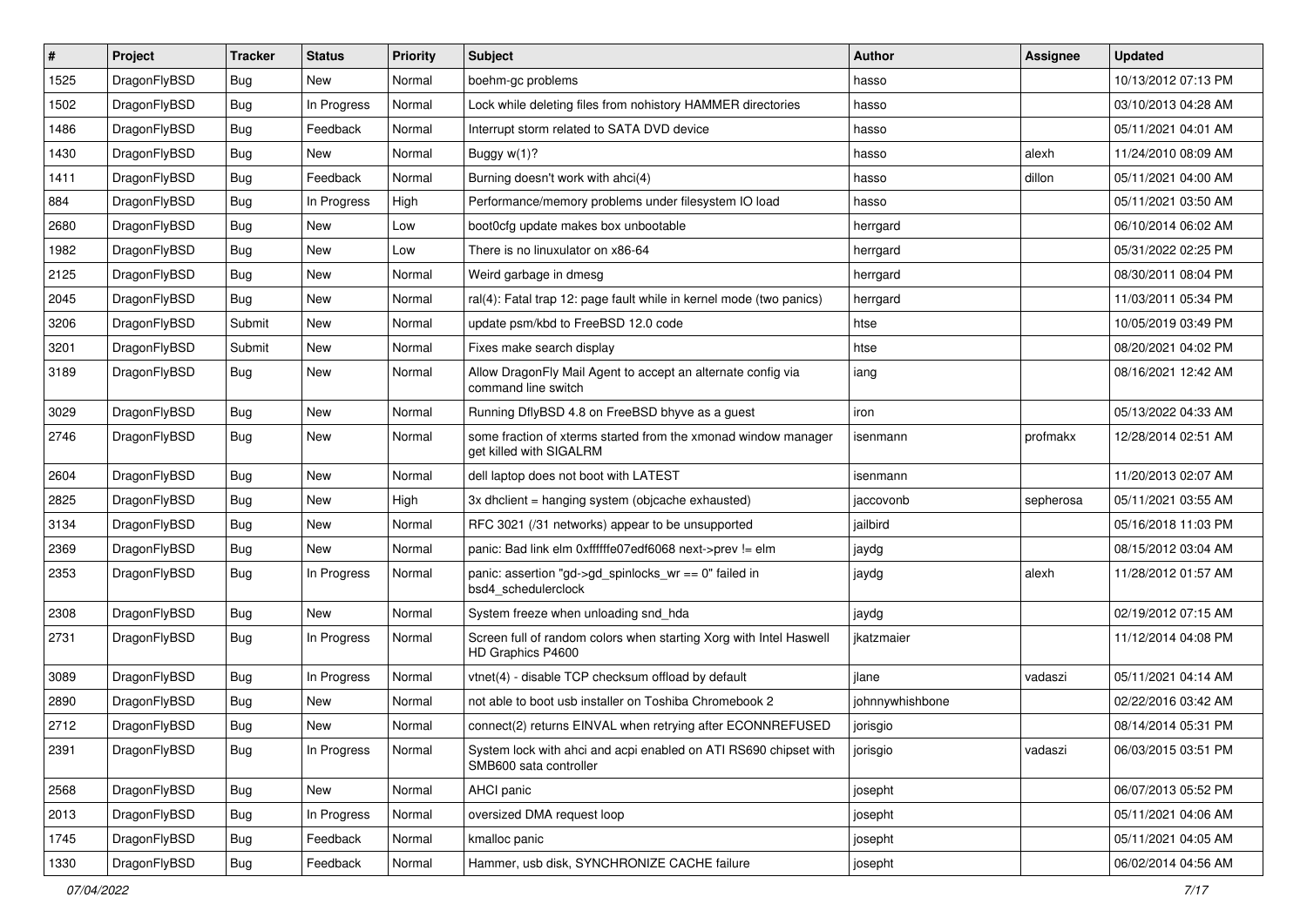| $\sharp$ | Project      | <b>Tracker</b> | <b>Status</b> | <b>Priority</b> | Subject                                                                                                    | <b>Author</b> | Assignee  | <b>Updated</b>      |
|----------|--------------|----------------|---------------|-----------------|------------------------------------------------------------------------------------------------------------|---------------|-----------|---------------------|
| 1717     | DragonFlyBSD | Bug            | Feedback      | Normal          | HAMMER panic in hammer_cursor_down()                                                                       | josepht1      |           | 05/11/2021 04:05 AM |
| 2245     | DragonFlyBSD | <b>Bug</b>     | New           | Normal          | panic: assertion "ref < &td->td_toks_end" failed in lwkt_gettoken at<br>/usr/src/sys/kern/lwkt token.c:588 | juanfra684    |           | 11/22/2011 07:41 PM |
| 2153     | DragonFlyBSD | Bug            | New           | Normal          | Too many unuseful warnings at boot                                                                         | juanfra684    |           | 10/18/2011 10:16 PM |
| 3228     | DragonFlyBSD | Bug            | <b>New</b>    | Low             | pfi kif unref: state refcount $\leq$ 0 in dmesg                                                            | justin        |           | 03/05/2021 06:39 AM |
| 385      | DragonFlyBSD | <b>Bug</b>     | Feedback      | Low             | Mail archive address removal                                                                               | justin        | justin    | 03/09/2013 11:24 AM |
| 2444     | DragonFlyBSD | Bug            | New           | Normal          | Crash during Hammer overnight cleanup                                                                      | justin        |           | 11/04/2012 07:58 AM |
| 2090     | DragonFlyBSD | <b>Bug</b>     | Feedback      | Normal          | snd_hda does not support headphone automute                                                                | justin        |           | 03/29/2012 08:03 PM |
| 2645     | DragonFlyBSD | <b>Bug</b>     | New           | Normal          | panic with dsched fq and ioprio                                                                            | jyoung15      |           | 02/20/2014 07:29 AM |
| 1727     | DragonFlyBSD | Bug            | Feedback      | Normal          | CD boot panic (2.6.1) (usb?)                                                                               | kiril         |           | 05/15/2022 05:10 AM |
| 2529     | DragonFlyBSD | <b>Bug</b>     | New           | Low             | Sundance network adapter is not detected and attached                                                      | kworr         |           | 03/25/2013 02:29 AM |
| 2288     | DragonFlyBSD | <b>Bug</b>     | Feedback      | Normal          | Random IO performance loss introduced since January 1st                                                    | lentferj      |           | 01/23/2013 04:21 PM |
| 1939     | DragonFlyBSD | <b>Bug</b>     | New           | Normal          | Panic on nightly build and stress test box                                                                 | lentferj      |           | 12/18/2010 08:41 AM |
| 1916     | DragonFlyBSD | <b>Bug</b>     | New           | Normal          | Constant crashes on x86 64 with UFS                                                                        | lentferj      |           | 11/21/2010 07:40 PM |
| 2421     | DragonFlyBSD | Bug            | New           | High            | Kernel panic: vm_fault: page 0xc0f70000 not busy!                                                          | lentferj      |           | 10/03/2012 08:16 AM |
| 2892     | DragonFlyBSD | <b>Bug</b>     | New           | Normal          | swap pager:indefinite wait bufferf error                                                                   | <b>Ihmwzy</b> |           | 02/21/2016 10:32 PM |
| 3310     | DragonFlyBSD | <b>Bug</b>     | In Progress   | Normal          | NVMM+QEMU fail to boot with UEFI: Mem Assist Failed<br>[gpa=0xfffffff0]                                    | liweitianux   |           | 01/11/2022 03:22 PM |
| 3028     | DragonFlyBSD | <b>Bug</b>     | In Progress   | Normal          | installer: confusion of set/get disk encryption passphrase dialogs                                         | liweitianux   | tuxillo   | 06/03/2022 05:13 PM |
| 2917     | DragonFlyBSD | <b>Bug</b>     | New           | Normal          | da8: reading primary partition table: error accessing offset<br>000000000000 for 512                       | liweitianux   |           | 05/11/2021 08:43 PM |
| 2565     | DragonFlyBSD | Bug            | New           | Normal          | "ifconfig ix0 up" panic                                                                                    | Itpig402a     |           | 06/03/2013 05:46 AM |
| 2434     | DragonFlyBSD | Bug            | <b>New</b>    | Normal          | BTX Halted - Boot fails on USB/GUI                                                                         | lucmv         |           | 10/17/2012 08:12 PM |
| 2808     | DragonFlyBSD | <b>Bug</b>     | New           | Normal          | X freeze by switching between X and VT - results in black screen                                           | lukesky333    |           | 05/11/2021 03:55 AM |
| 2531     | DragonFlyBSD | <b>Bug</b>     | New           | Normal          | camcontrol fails to disable APM                                                                            | m.lombardi85  |           | 03/23/2013 12:28 PM |
| 2370     | DragonFlyBSD | <b>Bug</b>     | New           | Normal          | panic: ffs_valloc: dup alloc                                                                               | marino        | vsrinivas | 02/01/2013 09:28 AM |
| 2167     | DragonFlyBSD | <b>Bug</b>     | <b>New</b>    | Normal          | shutdown/reboot fails after uptime msg                                                                     | marino        |           | 11/28/2011 03:01 AM |
| 2092     | DragonFlyBSD | <b>Bug</b>     | New           | Normal          | Panic: Bad link elm 0x next->prev != elm                                                                   | masterblaster | dillon    | 12/04/2011 12:49 PM |
| 3035     | DragonFlyBSD | i Bug          | New           | Normal          | panic: assertion "cpu >= 0 && cpu < ncpus" failed in netisr_cpuport<br>at /usr/src/sys/net/netisr2.h:87    | masu          |           | 05/11/2017 01:24 AM |
| 2809     | DragonFlyBSD | <b>Bug</b>     | New           | Normal          | hammer mirror-stream                                                                                       | masu          |           | 04/10/2015 12:33 AM |
| 1860     | DragonFlyBSD | <b>Bug</b>     | Feedback      | Normal          | Panic while creating UFS fs on vn(4) for initrd                                                            | matthias      |           | 02/29/2012 07:16 AM |
| 2067     | DragonFlyBSD | <b>Bug</b>     | <b>New</b>    | Normal          | sound/pcm: "play interrupt timeout, channel dead"                                                          | matthiasr     |           | 05/11/2021 03:55 AM |
| 2598     | DragonFlyBSD | <b>Bug</b>     | New           | Normal          | i386 via USB Booting                                                                                       | mbzadegan     |           | 10/21/2013 02:28 AM |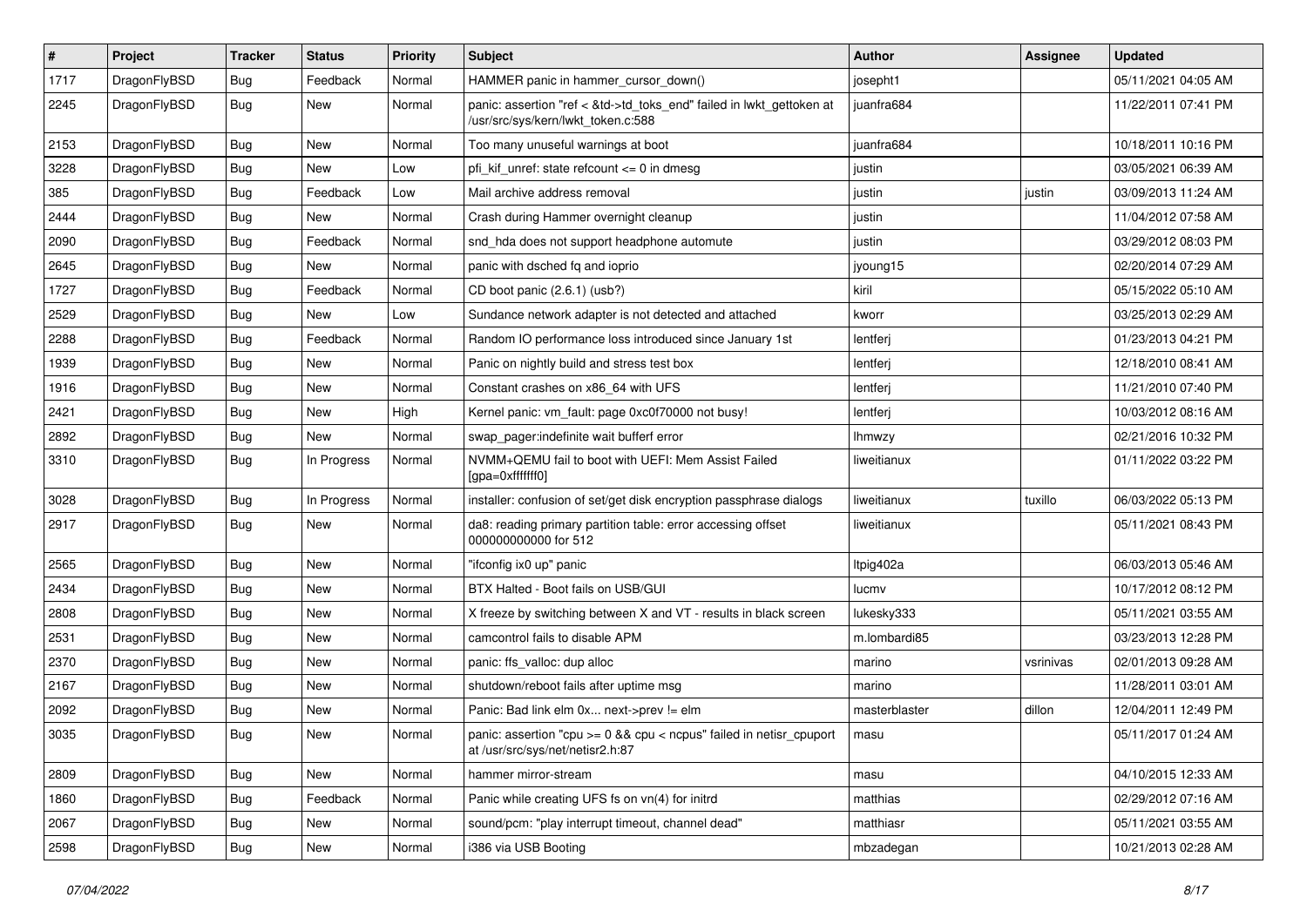| #    | Project      | <b>Tracker</b> | <b>Status</b> | <b>Priority</b> | Subject                                                                                                            | <b>Author</b>          | Assignee  | <b>Updated</b>      |
|------|--------------|----------------|---------------|-----------------|--------------------------------------------------------------------------------------------------------------------|------------------------|-----------|---------------------|
| 2644 | DragonFlyBSD | <b>Bug</b>     | Feedback      | Normal          | 3.6.0-REL trap 9 on boot                                                                                           | memmerto               |           | 11/27/2021 08:08 AM |
| 1293 | DragonFlyBSD | <b>Bug</b>     | <b>New</b>    | Normal          | 2.2.1-REL Installer Request                                                                                        | mk                     | tuxillo   | 05/11/2021 04:00 AM |
| 3317 | DragonFlyBSD | <b>Bug</b>     | In Progress   | Normal          | Network vtnet0 not working on Hetzner cloud                                                                        | mneumann               |           | 06/18/2022 03:55 AM |
| 3235 | DragonFlyBSD | <b>Bug</b>     | New           | Normal          | Kernel panic in devfs_vnops.c                                                                                      | mneumann               |           | 04/28/2020 07:00 AM |
| 3222 | DragonFlyBSD | <b>Bug</b>     | <b>New</b>    | Normal          | gcc - undefined reference to '__atomic_load' (missing libatomic?)                                                  | mneumann               |           | 02/08/2020 02:45 AM |
| 2972 | DragonFlyBSD | <b>Bug</b>     | New           | Normal          | ipfw3 "deny to me" does not work correctly                                                                         | mneumann               |           | 12/27/2016 12:11 PM |
| 2881 | DragonFlyBSD | <b>Bug</b>     | New           | Normal          | Pulseaudio hangs/resets system when starting X11                                                                   | mneumann               |           | 01/09/2016 03:08 AM |
| 2788 | DragonFlyBSD | <b>Bug</b>     | New           | Normal          | ioctl GSLICEINFO: Not working for vnode slice                                                                      | mneumann               |           | 02/12/2015 07:49 AM |
| 3111 | DragonFlyBSD | <b>Bug</b>     | In Progress   | High            | Mouse lags every second heavily under X11                                                                          | mneumann               |           | 12/12/2017 09:46 PM |
| 3218 | DragonFlyBSD | <b>Bug</b>     | New           | Normal          | Kernel panics are not sent to comconsole when booted over EFI                                                      | mqudsi                 |           | 12/02/2019 08:52 PM |
| 168  | DragonFlyBSD | <b>Bug</b>     | In Progress   | Normal          | Livelocked limit engaged while trying to setup IPW wireless                                                        | mschacht               | sepherosa | 05/11/2021 04:05 AM |
| 1144 | DragonFlyBSD | <b>Bug</b>     | Feedback      | Normal          | Incorrect clock under KVM                                                                                          | msylvan                |           | 03/09/2013 01:17 PM |
| 679  | DragonFlyBSD | <b>Bug</b>     | New           | Low             | Netgraph backward compatibility for old *LEN constants                                                             | nant                   | nant      | 02/18/2014 05:45 AM |
| 2104 | DragonFlyBSD | <b>Bug</b>     | New           | Normal          | network configuration seg. fault on install CD                                                                     | navratil               |           | 07/26/2011 07:55 AM |
| 2958 | DragonFlyBSD | <b>Bug</b>     | Feedback      | Normal          | Hammer FS dies during pruning after massive write load                                                             | neilb                  |           | 10/11/2016 04:20 AM |
| 2957 | DragonFlyBSD | <b>Bug</b>     | Feedback      | Normal          | swapoff -a followed by swapon -a doesn't give your swap back                                                       | neilb                  |           | 10/09/2016 04:17 AM |
| 2098 | DragonFlyBSD | Submit         | New           | Normal          | [PATCH] correct ath man page example<br>(/usr/src/share/man/man4/ath.4)                                            | nobody                 |           | 11/15/2011 12:27 AM |
| 3215 | DragonFlyBSD | <b>Bug</b>     | New           | Normal          | Hang in tcdrain(3) after write(3)                                                                                  | noloader               |           | 11/25/2019 03:08 PM |
| 2622 | DragonFlyBSD | <b>Bug</b>     | New           | Normal          | VAIO FIT15E fn keys support                                                                                        | nonsolosoft            |           | 12/31/2013 01:31 AM |
| 2621 | DragonFlyBSD | <b>Bug</b>     | New           | Normal          | core dump using cdrom                                                                                              | nonsolosoft            |           | 12/27/2013 12:43 AM |
| 2412 | DragonFlyBSD | <b>Bug</b>     | <b>New</b>    | Normal          | wlan0 fails to get address via dhclient                                                                            | nonsolosoft            |           | 08/30/2012 05:55 AM |
| 2182 | DragonFlyBSD | Bug            | New           | Normal          | if_msk PHY FIFO underrun/overflow                                                                                  | nonsolosoft            |           | 09/03/2012 06:39 AM |
| 1193 | DragonFlyBSD | Bug            | New           | Normal          | kernel doesn't recognize cdrom drive                                                                               | nonsolosoft            |           | 01/25/2014 09:11 PM |
| 3052 | DragonFlyBSD | <b>Bug</b>     | New           | Normal          | panic DragonFly v4.8.1-RELEASE by mounting a malformed NTFS<br>image [64.000]                                      | open.source@ribose.com |           | 08/14/2017 03:22 AM |
| 3051 | DragonFlyBSD | Bug            | New           | Normal          | panic DragonFly v4.8.1-RELEASE by mounting a malformed NTFS<br>image [12.000]                                      | open.source@ribose.com |           | 08/14/2017 03:20 AM |
| 3049 | DragonFlyBSD | Bug            | New           | Normal          | panic DragonFly v4.8.1-RELEASE by mounting a malformed<br>msdosfs image [12.128]                                   | open.source@ribose.com |           | 08/14/2017 02:53 AM |
| 2802 | DragonFlyBSD | <b>Bug</b>     | New           | Normal          | USB Wifi urtwn0 crash from cd boot                                                                                 | opvalues               |           | 03/10/2015 01:07 AM |
| 2799 | DragonFlyBSD | <b>Bug</b>     | New           | Normal          | Fatal trap 12 caused by moused(8) -p/dev/cual0                                                                     | opvalues               |           | 03/04/2015 11:01 PM |
| 3152 | DragonFlyBSD | <b>Bug</b>     | Feedback      | Normal          | Console's size in ttyv0 and single user mode is sticking to 80x25,<br>while ttyv1 can make use of the whole screen | overtime               |           | 02/24/2019 01:08 AM |
| 3107 | DragonFlyBSD | Bug            | New           | Low             | ACPI interrupt storm when loading i915 on Lenovo T460                                                              | oyvinht                |           | 07/15/2020 07:01 AM |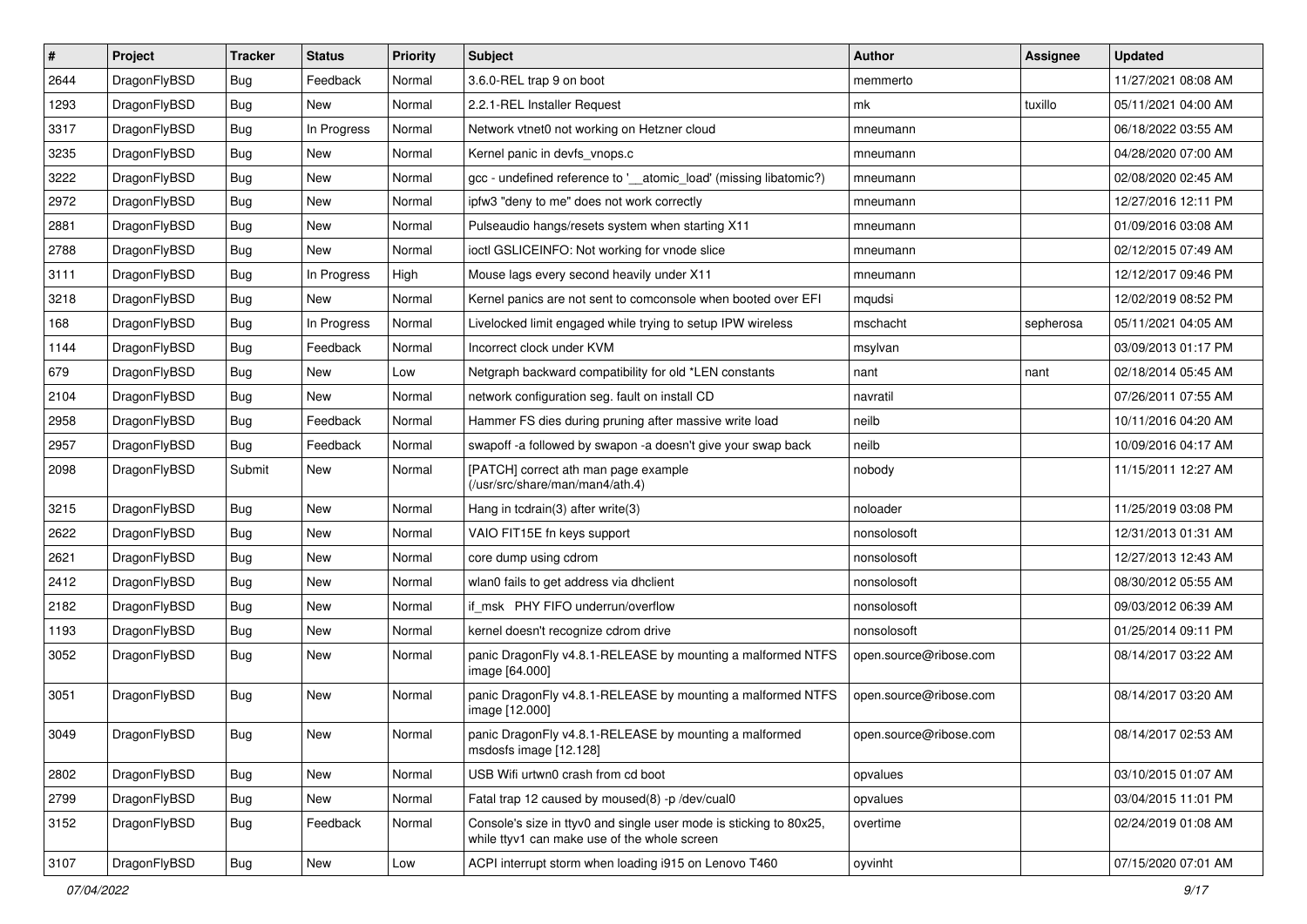| $\sharp$ | Project      | <b>Tracker</b> | <b>Status</b> | <b>Priority</b> | Subject                                                                                                        | <b>Author</b> | Assignee | <b>Updated</b>      |
|----------|--------------|----------------|---------------|-----------------|----------------------------------------------------------------------------------------------------------------|---------------|----------|---------------------|
| 2874     | DragonFlyBSD | <b>Bug</b>     | New           | Normal          | make world DESTDIR=/emptydir fails                                                                             | pascii        |          | 12/25/2015 07:04 AM |
| 2117     | DragonFlyBSD | <b>Bug</b>     | New           | High            | ACPI and/or bce(4) problem with 2.11.0.673.g0d557 on HP DL380<br>G6                                            | pauska        |          | 08/22/2011 10:15 AM |
| 2898     | DragonFlyBSD | Bug            | New           | Normal          | HAMMER panic                                                                                                   | pavalos       |          | 11/03/2018 07:05 AM |
| 2526     | DragonFlyBSD | Bug            | <b>New</b>    | Normal          | hammer cleanup doesn't run on first day of DST                                                                 | pavalos       |          | 10/18/2016 05:28 PM |
| 2248     | DragonFlyBSD | <b>Bug</b>     | New           | Normal          | sysctl panic                                                                                                   | pavalos       |          | 11/23/2011 06:23 PM |
| 2199     | DragonFlyBSD | Bug            | New           | Normal          | screen segfaults if utmpx isn't present                                                                        | pavalos       |          | 11/15/2011 10:52 PM |
| 2099     | DragonFlyBSD | <b>Bug</b>     | <b>New</b>    | Normal          | page fault panic in vm system                                                                                  | pavalos       |          | 07/10/2011 08:51 AM |
| 2048     | DragonFlyBSD | <b>Bug</b>     | New           | Normal          | panic: ffs_sync: rofs mod                                                                                      | pavalos       |          | 04/12/2011 05:45 AM |
| 2008     | DragonFlyBSD | Bug            | <b>New</b>    | Normal          | lwkt_setcpu_remote: td->td_flags 00800621 console flood                                                        | pavalos       |          | 03/06/2011 09:37 PM |
| 1969     | DragonFlyBSD | <b>Bug</b>     | New           | Normal          | pf-related network problem                                                                                     | pavalos       | lentferj | 02/01/2011 06:57 PM |
| 1949     | DragonFlyBSD | <b>Bug</b>     | New           | Normal          | iwn panic                                                                                                      | pavalos       |          | 01/30/2011 03:21 AM |
| 1946     | DragonFlyBSD | <b>Bug</b>     | New           | Normal          | ieee80211 panic                                                                                                | pavalos       | josepht  | 01/27/2011 06:00 PM |
| 1769     | DragonFlyBSD | <b>Bug</b>     | <b>New</b>    | Normal          | panic: assertion: tp->tt_msg->tt_cpuid == mycpuid in<br>tcp_callout_active                                     | pavalos       | sjg      | 05/15/2022 11:07 AM |
| 599      | DragonFlyBSD | Bug            | <b>New</b>    | Urgent          | 1.9.0 reproducable panic                                                                                       | pavalos       |          | 12/22/2010 01:08 AM |
| 3226     | DragonFlyBSD | <b>Bug</b>     | New           | Normal          | Xorg freezes in vm: thread stuck in "objtrm1"                                                                  | peeter        |          | 04/08/2020 02:10 AM |
| 2970     | DragonFlyBSD | Bug            | New           | Normal          | kernel 4.7: "Is -I" causes panic on UDF filesystem: "bgetvp -<br>overlapping buffer"                           | peeter        |          | 12/21/2016 02:46 AM |
| 1943     | DragonFlyBSD | Bug            | <b>New</b>    | Normal          | hammer assertion panic                                                                                         | peter         |          | 12/27/2010 12:45 AM |
| 1990     | DragonFlyBSD | <b>Bug</b>     | New           | Normal          | /mnt too large to mount                                                                                        | peur.neu      |          | 02/16/2011 11:24 PM |
| 1951     | DragonFlyBSD | <b>Bug</b>     | New           | Normal          | dma_timeouts at phyaddr on a good hdd                                                                          | peur.neu      |          | 01/04/2011 07:12 AM |
| 2552     | DragonFlyBSD | Bug            | <b>New</b>    | Low             | hammer recovery should indicate progress                                                                       | phma          |          | 05/03/2013 12:13 AM |
| 3247     | DragonFlyBSD | <b>Bug</b>     | <b>New</b>    | Normal          | Kernel panic doing nothing much                                                                                | phma          |          | 09/12/2020 11:40 PM |
| 2816     | DragonFlyBSD | <b>Bug</b>     | New           | Normal          | A multitasking process being debugged can get stuck                                                            | phma          |          | 05/19/2015 03:57 AM |
| 2611     | DragonFlyBSD | Bug            | New           | Normal          | Change in IP address results in network not working                                                            | phma          |          | 12/05/2013 07:55 PM |
| 2557     | DragonFlyBSD | <b>Bug</b>     | New           | Normal          | stock 3.4.1 kernel halts during booting if dm and dm_target_crypt<br>are loaded and RAID controller is present | phma          |          | 05/12/2013 10:38 PM |
| 2389     | DragonFlyBSD | Bug            | <b>New</b>    | Normal          | computer crashed while listing processes                                                                       | phma          |          | 06/18/2012 02:49 PM |
| 2387     | DragonFlyBSD | <b>Bug</b>     | New           | Normal          | hammer ignores -t during dedup                                                                                 | phma          |          | 06/17/2012 12:30 PM |
| 2331     | DragonFlyBSD | <b>Bug</b>     | New           | Normal          | reading mouse mode from unopen file descriptor hangs mouse<br>driver                                           | phma          |          | 03/14/2012 09:43 AM |
| 2311     | DragonFlyBSD | <b>Bug</b>     | <b>New</b>    | Normal          | Xorg crash having something to do with drm                                                                     | phma          |          | 02/22/2012 09:59 AM |
| 2306     | DragonFlyBSD | <b>Bug</b>     | <b>New</b>    | Normal          | a crash starts the kernel debugger in text mode, but just reboots in X                                         | phma          |          | 02/11/2012 08:02 PM |
| 1559     | DragonFlyBSD | <b>Bug</b>     | New           | Normal          | kernel trap                                                                                                    | phma          |          | 11/27/2021 08:43 AM |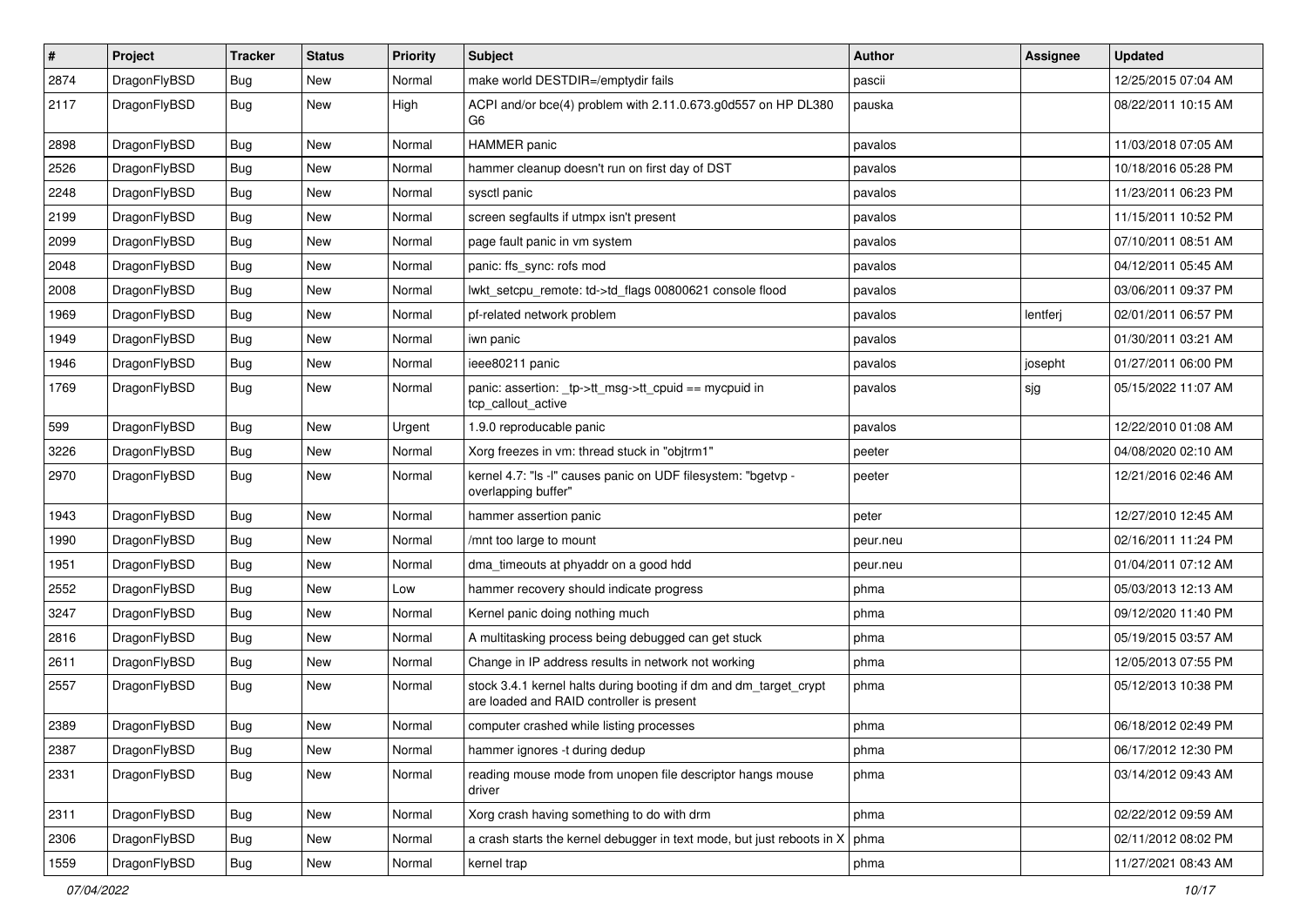| $\vert$ # | Project      | <b>Tracker</b> | <b>Status</b> | <b>Priority</b> | <b>Subject</b>                                                                                                                                                                                    | <b>Author</b> | Assignee | <b>Updated</b>      |
|-----------|--------------|----------------|---------------|-----------------|---------------------------------------------------------------------------------------------------------------------------------------------------------------------------------------------------|---------------|----------|---------------------|
| 2547      | DragonFlyBSD | Bug            | <b>New</b>    | High            | crashed while doing a dry run of pkg_rolling-replace                                                                                                                                              | phma          |          | 04/18/2013 10:40 PM |
| 3302      | DragonFlyBSD | Bug            | <b>New</b>    | Normal          | Will not boot on System76 Lemur Pro (lemp10)                                                                                                                                                      | piecuch       |          | 11/03/2021 10:21 AM |
| 3298      | DragonFlyBSD | Bug            | New           | Normal          | Running "w" and having logged in via XDM through VNC, "w" prints<br>an extra error message                                                                                                        | piecuch       |          | 10/25/2021 09:16 AM |
| 3239      | DragonFlyBSD | Bug            | <b>New</b>    | Normal          | unable to SIGKILL glitched emacs                                                                                                                                                                  | piecuch       |          | 05/26/2020 03:30 AM |
| 3238      | DragonFlyBSD | Bug            | <b>New</b>    | Normal          | race conditions when printing from vkernel console                                                                                                                                                | piecuch       |          | 05/19/2020 02:50 PM |
| 2496      | DragonFlyBSD | <b>Bug</b>     | <b>New</b>    | Normal          | NTFS malloc limit exceeded                                                                                                                                                                        | plasmob       | tuxillo  | 02/19/2013 08:47 AM |
| 3245      | DragonFlyBSD | <b>Bug</b>     | New           | Normal          | panic: free: guard1x fail, i915 load from loader.conf                                                                                                                                             | polachok      |          | 08/21/2020 10:36 AM |
| 1101      | DragonFlyBSD | <b>Bug</b>     | Feedback      | Normal          | ohci related panic                                                                                                                                                                                | polachok      |          | 05/11/2021 04:00 AM |
| 1577      | DragonFlyBSD | <b>Bug</b>     | Feedback      | Normal          | panic: assertion: leaf->base.obj id == ip->obj id in<br>hammer_ip_delete_range                                                                                                                    | qhwt+dfly     |          | 05/11/2021 04:01 AM |
| 1387      | DragonFlyBSD | <b>Bug</b>     | Feedback      | Normal          | zero-size malloc and ps: kvm getprocs: Bad address                                                                                                                                                | qhwt+dfly     |          | 05/11/2021 04:00 AM |
| 1368      | DragonFlyBSD | Bug            | In Progress   | Normal          | suspend signal race?                                                                                                                                                                              | qhwt+dfly     |          | 05/11/2021 03:51 AM |
| 570       | DragonFlyBSD | <b>Bug</b>     | Feedback      | Normal          | 1.8.x: ACPI problems                                                                                                                                                                              | qhwt+dfly     |          | 06/02/2014 03:45 AM |
| 1942      | DragonFlyBSD | Bug            | <b>New</b>    | Normal          | locking against myself in getcacheblk()?                                                                                                                                                          | qhwt.dfly     |          | 05/31/2022 02:15 PM |
| 1917      | DragonFlyBSD | Bug            | New           | Normal          | panic: assertion: (RB_EMPTY(&ip->rec_tree) && (ip->flags &<br>HAMMER_INODE_XDIRTY) == 0)    (!RB_EMPTY(&ip->rec_tree)<br>&& (ip->flags & HAMMER INODE XDIRTY) != 0) in<br>hammer flush inode done | qhwt.dfly     |          | 11/24/2010 03:23 AM |
| 1876      | DragonFlyBSD | Bug            | <b>New</b>    | Normal          | devfs in jail + logging out from console(ttyv1+) -> panic                                                                                                                                         | qhwt.dfly     | tuxillo  | 05/31/2022 03:24 PM |
| 2371      | DragonFlyBSD | <b>Bug</b>     | <b>New</b>    | Normal          | Timezone problem with America/Sao Paulo                                                                                                                                                           | raitech       |          | 05/17/2012 01:42 PM |
| 1560      | DragonFlyBSD | Bug            | Feedback      | Normal          | Unable to modify partition table on ThinkPad T61p during install                                                                                                                                  | rehsack       |          | 01/15/2015 08:57 AM |
| 3313      | DragonFlyBSD | Bug            | <b>New</b>    | Normal          | Can't boot from my live USB at all. The kernel loading process<br>hangs.                                                                                                                          | rempas        |          | 06/03/2022 12:16 AM |
| 2675      | DragonFlyBSD | <b>Bug</b>     | New           | Low             | Ultimate N WiFi Link 5300 get iwn intr: fatal firmware error on 5GHz                                                                                                                              | revuwa        |          | 05/11/2021 04:07 AM |
| 2822      | DragonFlyBSD | Bug            | <b>New</b>    | Normal          | USB 3.0 stick throws "reading primary partition table: error<br>accessing offset 000[] for 152" error, while the stick works on any<br>other OS I tested                                          | revuwa        | profmakx | 06/29/2015 05:56 AM |
| 1836      | DragonFlyBSD | Bug            | <b>New</b>    | Normal          | Incorrect TCP checksum show up in tcpdump                                                                                                                                                         | robgar1       |          | 05/15/2022 11:22 AM |
| 2430      | DragonFlyBSD | <b>Bug</b>     | New           | Normal          | Alternate Password Hash method                                                                                                                                                                    | robin.carey1  |          | 10/07/2012 06:28 AM |
| 2138      | DragonFlyBSD | Bug            | New           | Normal          | > 100% CPU usage                                                                                                                                                                                  | robin.carey1  |          | 09/26/2011 12:20 PM |
| 600       | DragonFlyBSD | <b>Bug</b>     | <b>New</b>    | Low             | /sys/libkern/karc4random                                                                                                                                                                          | robin carey5  | profmakx | 01/19/2015 03:07 AM |
| 2626      | DragonFlyBSD | Bug            | New           | Normal          | iwn driver drops with error: "firmware error 'iwn intr: fatal firmware<br>error"                                                                                                                  | rodyaj        |          | 01/09/2014 05:50 AM |
| 2738      | DragonFlyBSD | Bug            | <b>New</b>    | Normal          | Hammer: Strange behavior when trying to recover old version of<br>moved file                                                                                                                      | roland        |          | 11/20/2014 08:02 AM |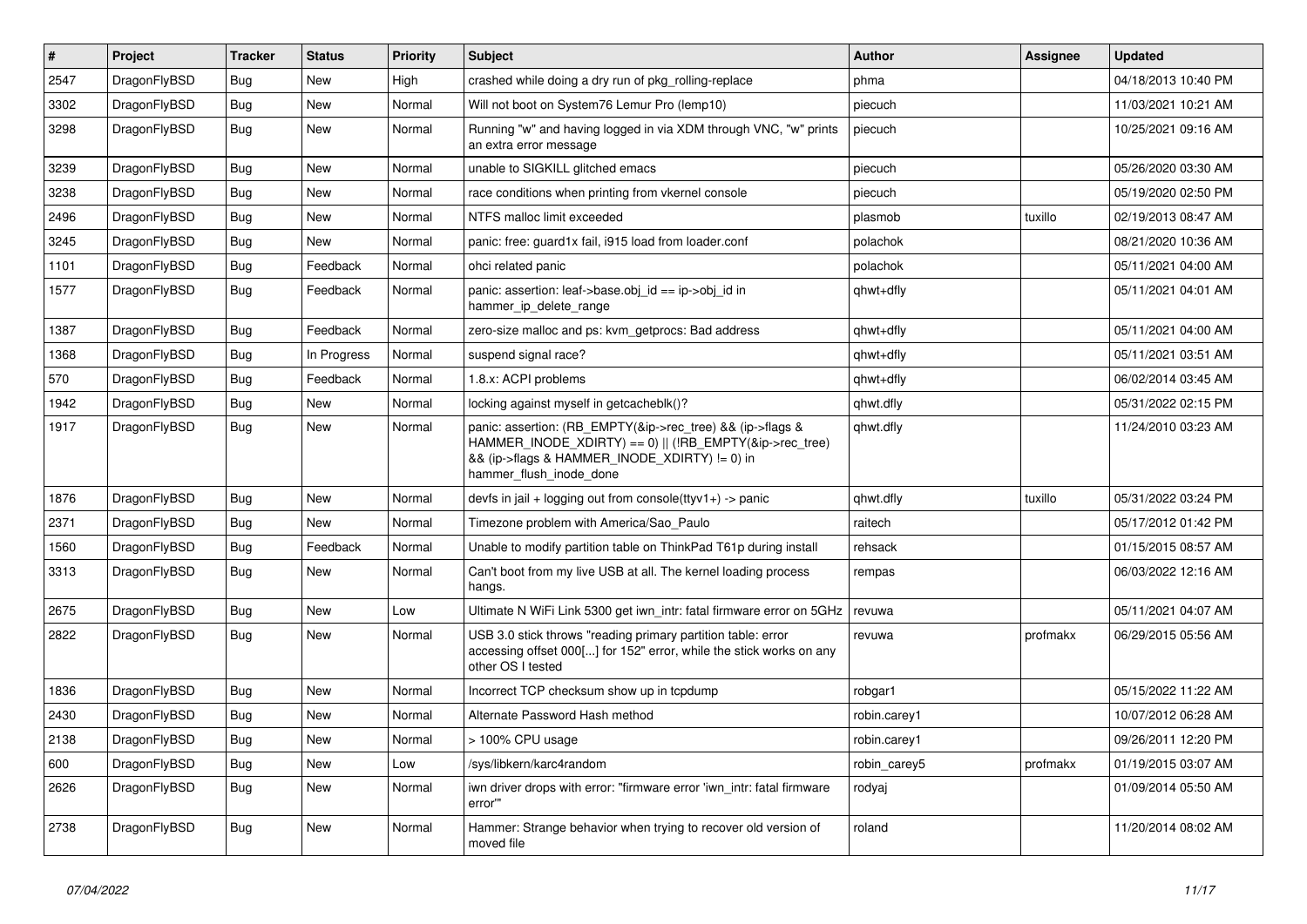| $\sharp$ | Project      | <b>Tracker</b> | <b>Status</b> | <b>Priority</b> | Subject                                                                                         | <b>Author</b> | Assignee | <b>Updated</b>      |
|----------|--------------|----------------|---------------|-----------------|-------------------------------------------------------------------------------------------------|---------------|----------|---------------------|
| 3141     | DragonFlyBSD | Bug            | <b>New</b>    | Normal          | dhclient blocks boot process                                                                    | rowo          |          | 12/16/2018 11:01 AM |
| 2887     | DragonFlyBSD | <b>Bug</b>     | New           | Low             | Missing extattr_namespace_to_string and<br>extattr_string_to_namespace functions                | rubenk        |          | 02/06/2016 05:09 AM |
| 2080     | DragonFlyBSD | Bug            | <b>New</b>    | Normal          | panic: lockmgr thrd_sleep: called from interrupt, ipi, or hard code<br>section                  | rumcic        |          | 05/30/2011 05:06 PM |
| 2072     | DragonFlyBSD | Bug            | New           | Normal          | Fatal trap 12: stopped at lwkt_send_ipiq3                                                       | rumcic        |          | 05/17/2011 04:12 AM |
| 1975     | DragonFlyBSD | Bug            | <b>New</b>    | Normal          | Applications seg fault in select() and poll()                                                   | rumcic        |          | 05/31/2022 02:58 PM |
| 1874     | DragonFlyBSD | Bug            | New           | Normal          | mpd listening on all IPs, accepting only on one                                                 | rumcic        |          | 05/08/2011 01:01 PM |
| 1873     | DragonFlyBSD | <b>Bug</b>     | New           | Normal          | Panic upon usb mouse detach and reattaching                                                     | rumcic        |          | 02/01/2011 09:53 AM |
| 1580     | DragonFlyBSD | <b>Bug</b>     | Feedback      | Normal          | Panic (Fatal trap 12: page fault while in kernel mode) while playing<br>with pf and netif names | rumcic        |          | 12/21/2018 01:21 AM |
| 1489     | DragonFlyBSD | Bug            | Feedback      | Normal          | panic: ufs dirbad: bad dir                                                                      | rumcic        |          | 03/10/2013 04:34 AM |
| 1250     | DragonFlyBSD | Bug            | Feedback      | Normal          | Panic upon plugging an USB flash drive into the machine                                         | rumcic        |          | 03/10/2013 05:17 AM |
| 1249     | DragonFlyBSD | Bug            | Feedback      | Normal          | panic: ffs vfree: freeing free inode                                                            | rumcic        |          | 03/10/2013 05:13 AM |
| 1218     | DragonFlyBSD | Bug            | In Progress   | Normal          | panic: assertion: error == 0 in hammer_start_transaction                                        | rumcic        |          | 05/11/2021 04:00 AM |
| 1192     | DragonFlyBSD | Submit         | <b>New</b>    | Normal          | KKASSERTs in sys/kern/uipc_{msg,socket}.c are too strict                                        | rumcic        |          | 05/11/2021 04:07 AM |
| 998      | DragonFlyBSD | <b>Bug</b>     | In Progress   | Normal          | Unconfiguring a vn while it is mounted                                                          | rumcic        | tuxillo  | 05/11/2021 04:00 AM |
| 2423     | DragonFlyBSD | <b>Bug</b>     | New           | Urgent          | After multiple panics/locks, hitting KKASSERT in<br>hammer init cursor                          | rumcic        |          | 09/18/2012 02:28 AM |
| 2316     | DragonFlyBSD | Bug            | New           | Normal          | Ungraceful invalid password handling for adding a new user in the<br>installer                  | rune          |          | 04/27/2012 11:23 PM |
| 2549     | DragonFlyBSD | Bug            | In Progress   | Normal          | netgraph7: Kernel page fault.                                                                   | russiane39    | nant     | 05/10/2013 11:20 PM |
| 3047     | DragonFlyBSD | Bug            | New           | Normal          | HAMMER critical write error                                                                     | samuel        |          | 06/19/2019 09:50 AM |
| 2123     | DragonFlyBSD | Bug            | New           | Normal          | hammer is losing files                                                                          | schmir        |          | 08/30/2011 07:56 PM |
| 2100     | DragonFlyBSD | <b>Bug</b>     | Feedback      | Normal          | devfs related panic                                                                             | sepherosa     | alexh    | 07/10/2011 02:29 PM |
| 2042     | DragonFlyBSD | Bug            | New           | Normal          | kernel panic, when run boot0cfg                                                                 | sepherosa     |          | 05/31/2022 03:01 PM |
| 1944     | DragonFlyBSD | <b>Bug</b>     | New           | Normal          | panic: backing_object 0xdea7b258 was somehow re-referenced<br>during collapse!                  | sepherosa     |          | 12/27/2010 02:06 AM |
| 3160     | DragonFlyBSD | Submit         | In Progress   | Normal          | State the implementation difference in pkill/pgrep manual                                       | sevan         | tuxillo  | 06/03/2022 05:15 PM |
| 2933     | DragonFlyBSD | Submit         | <b>New</b>    | Normal          | Remove unix domain socket support from cat(1)                                                   | sevan         |          | 08/01/2016 08:10 PM |
| 2924     | DragonFlyBSD | <b>Bug</b>     | New           | Normal          | cat -v fails to tag characters in extended table with M- prefix with<br>some locales            | sevan         |          | 07/11/2016 07:18 AM |
| 2396     | DragonFlyBSD | <b>Bug</b>     | Feedback      | High            | Latest 3.1 development version core dumps while destroying master<br><b>PFS</b>                 | sgeorge       |          | 01/23/2013 04:10 PM |
| 2347     | DragonFlyBSD | <b>Bug</b>     | Feedback      | High            | Hammer PFSes destroy does not give back full space allocated to<br><b>PFS</b>                   | sgeorge       |          | 07/19/2012 01:11 AM |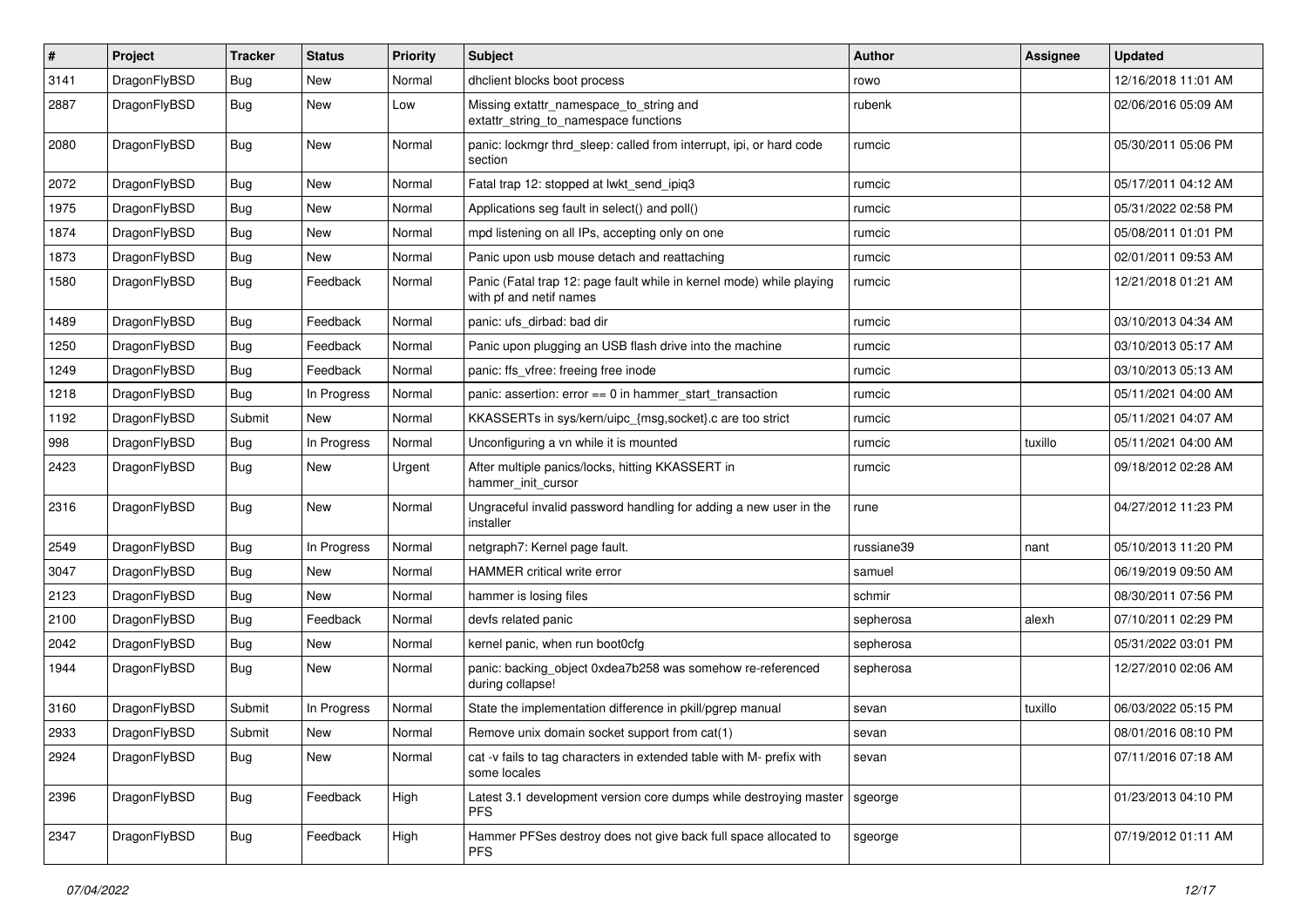| $\sharp$ | Project      | <b>Tracker</b> | <b>Status</b> | <b>Priority</b> | Subject                                                                             | <b>Author</b> | Assignee | <b>Updated</b>      |
|----------|--------------|----------------|---------------|-----------------|-------------------------------------------------------------------------------------|---------------|----------|---------------------|
| 2124     | DragonFlyBSD | Bug            | New           | Normal          | getty repeating too quickly on port /dev/ttyv0                                      | sgeorge.ml    |          | 09/01/2011 04:28 AM |
| 2891     | DragonFlyBSD | Bug            | New           | Normal          | Kernel panic in IEEE802.11 related code                                             | shamaz        |          | 05/29/2016 05:49 PM |
| 2863     | DragonFlyBSD | Bug            | <b>New</b>    | Normal          | HAMMER synch tid is zero                                                            | shamaz        |          | 12/12/2015 11:24 PM |
| 2820     | DragonFlyBSD | Bug            | New           | Normal          | TP-Link USB Wi-Fi adapter cannot be reattached to the system                        | shamaz        |          | 05/22/2015 09:45 PM |
| 1961     | DragonFlyBSD | Bug            | <b>New</b>    | Normal          | Can't create dump from DDB                                                          | shamaz        |          | 01/29/2011 09:02 PM |
| 1935     | DragonFlyBSD | Bug            | <b>New</b>    | Normal          | mouse does not work after switching between x and console                           | shamaz        |          | 12/13/2010 10:06 AM |
| 1884     | DragonFlyBSD | Bug            | New           | Normal          | System completely freezes while listening music (devbuf: malloc<br>limit exceeded)  | shamaz        |          | 01/24/2011 05:00 PM |
| 2061     | DragonFlyBSD | Bug            | <b>New</b>    | Normal          | USB keyboard boot panic                                                             | sjg           |          | 05/04/2012 12:20 AM |
| 1786     | DragonFlyBSD | Bug            | <b>New</b>    | Normal          | Calling NULL function pointer initiates panic loop                                  | sjg           |          | 10/11/2010 05:28 PM |
| 1302     | DragonFlyBSD | Bug            | In Progress   | Normal          | Checkpoint regression?                                                              | sjg           | sjg      | 07/10/2013 05:22 PM |
| 2141     | DragonFlyBSD | Bug            | <b>New</b>    | Urgent          | loader and/or documentation broken                                                  | sjg           |          | 01/20/2012 10:51 AM |
| 1964     | DragonFlyBSD | Bug            | <b>New</b>    | Normal          | iwn (panic assertion : wlan assert serialized)                                      | sjmm.ptr      | josepht  | 02/01/2011 12:57 PM |
| 2936     | DragonFlyBSD | <b>Bug</b>     | <b>New</b>    | Normal          | loader.efi crashes while loading kernel                                             | spaceille     |          | 08/20/2016 06:17 AM |
| 2587     | DragonFlyBSD | Bug            | New           | Normal          | SATA DVD writer not detected by DragonFly                                           | srussell      |          | 09/04/2020 08:55 AM |
| 2586     | DragonFlyBSD | <b>Bug</b>     | <b>New</b>    | Normal          | pf: "modulate" state seems problematic                                              | srussell      |          | 09/25/2013 07:36 PM |
| 2077     | DragonFlyBSD | Bug            | <b>New</b>    | Normal          | USB devices conflicting                                                             | srussell      |          | 05/17/2011 05:12 PM |
| 3129     | DragonFlyBSD | Bug            | <b>New</b>    | High            | Kernel panic with 5.2.0 on A2SDi-4C-HLN4F                                           | stateless     |          | 04/24/2018 12:50 AM |
| 2055     | DragonFlyBSD | Bug            | New           | Normal          | $ssh + IPV6 + bridge \Rightarrow connection freezes$                                | steve         |          | 04/24/2011 07:13 PM |
| 2004     | DragonFlyBSD | Bug            | <b>New</b>    | Normal          | LWKT_WAIT_IPIQ panic                                                                | steve         |          | 03/08/2011 05:46 PM |
| 2020     | DragonFlyBSD | <b>Bug</b>     | New           | Low             | Port brcm80211 driver from Linux to DragonFly BSD                                   | studer        |          | 03/05/2011 10:54 PM |
| 2082     | DragonFlyBSD | <b>Bug</b>     | <b>New</b>    | Normal          | dfbsd 2.10.1 amd64 - mc port build error with 'bmake bin-install'                   | sun-doctor    |          | 05/25/2011 07:18 PM |
| 2509     | DragonFlyBSD | Bug            | New           | Normal          | Redefinition of DIRBLKSIZ in restore(8)                                             | swildner      |          | 06/04/2022 04:40 AM |
| 1913     | DragonFlyBSD | <b>Bug</b>     | New           | Normal          | panic: assertion: ip->flush_state != HAMMER_FST_FLUSH in<br>hammer_flush_inode_core | swildner      |          | 11/20/2010 05:27 PM |
| 1907     | DragonFlyBSD | Bug            | <b>New</b>    | Normal          | Hammer crash in hammer_flusher_flush()                                              | swildner      |          | 11/11/2010 05:07 AM |
| 243      | DragonFlyBSD | Bug            | Feedback      | Normal          | weird behavior in the shell                                                         | swildner      |          | 05/31/2022 02:51 PM |
| 3217     | DragonFlyBSD | Bug            | New           | Normal          | rescue tools: make install fails if rescue folder doesn't exist                     | t dfbsd       |          | 11/27/2019 08:16 PM |
| 3205     | DragonFlyBSD | <b>Bug</b>     | Feedback      | High            | Go compiler net test failing                                                        | t_dfbsd       | tuxillo  | 05/10/2021 02:45 AM |
| 2915     | DragonFlyBSD | Bug            | <b>New</b>    | High            | Hammer mirror-copy problem                                                          | t_dfbsd       |          | 08/25/2016 05:28 AM |
| 3135     | DragonFlyBSD | Submit         | <b>New</b>    | Normal          | Add EVFILT_RECV and EVFILT_SEND                                                     | tautolog      |          | 05/25/2018 09:59 PM |
| 3036     | DragonFlyBSD | <b>Bug</b>     | New           | Normal          | panic in icmp redirect start() ASSERT IN NETISR(0)                                  | tautolog      |          | 05/11/2017 07:27 PM |
| 2921     | DragonFlyBSD | Submit         | New           | Normal          | Allow moused to accept userland mouse events                                        | tautolog      |          | 05/11/2021 04:08 AM |
| 3113     | DragonFlyBSD | <b>Bug</b>     | In Progress   | Urgent          | Booting vKernel fails due being out of swap space                                   | tcullen       |          | 05/11/2021 04:14 AM |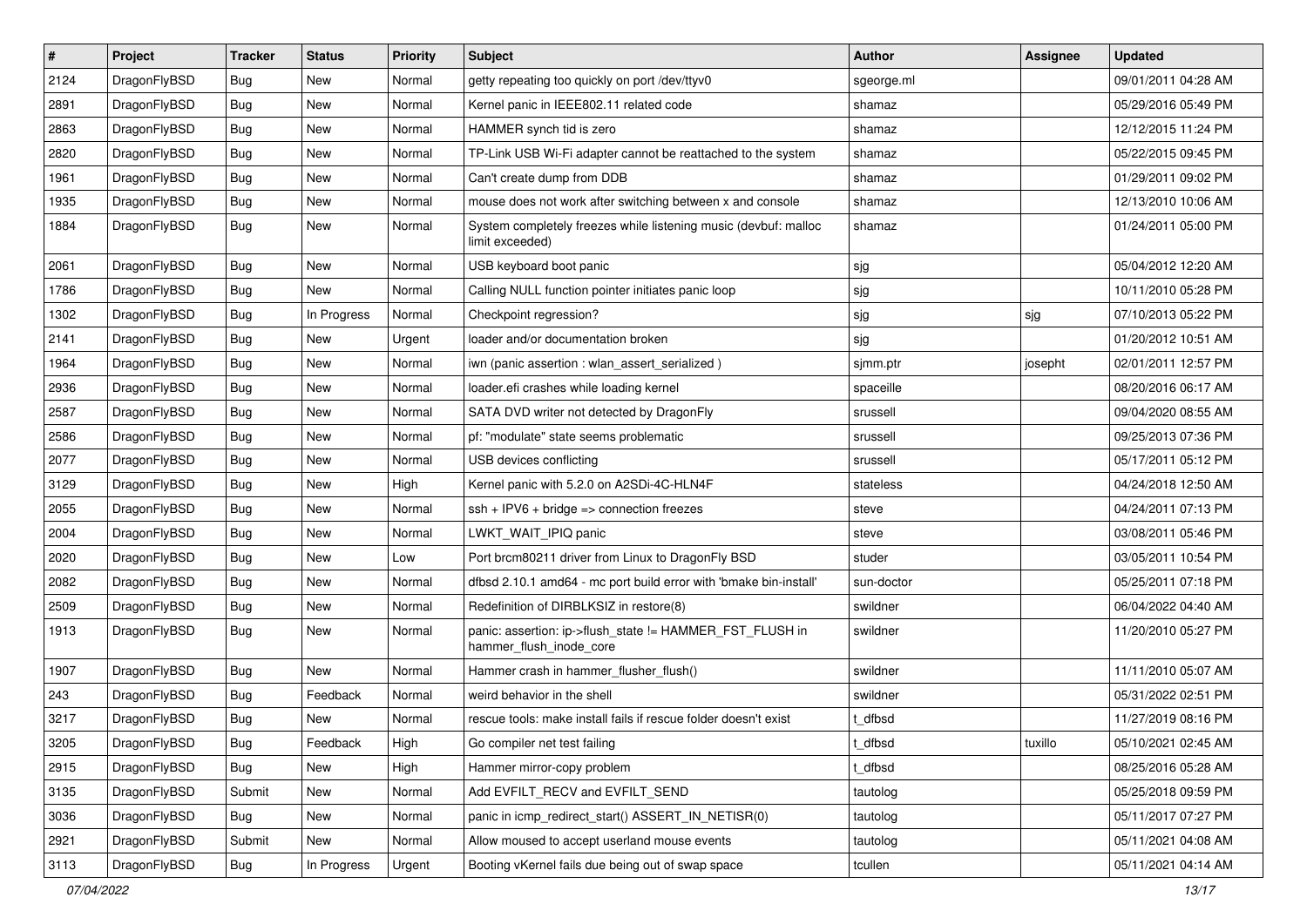| $\pmb{\#}$ | Project      | <b>Tracker</b> | <b>Status</b> | <b>Priority</b> | Subject                                                                                                  | <b>Author</b>     | <b>Assignee</b> | <b>Updated</b>      |
|------------|--------------|----------------|---------------|-----------------|----------------------------------------------------------------------------------------------------------|-------------------|-----------------|---------------------|
| 1127       | DragonFlyBSD | Bug            | Feedback      | Low             | cdrom drive not detected                                                                                 | tgr               | corecode        | 01/15/2015 08:55 AM |
| 285        | DragonFlyBSD | Bug            | Feedback      | Low             | interrupt latency with re without ip address configured                                                  | thomas.nikolajsen |                 | 02/20/2014 10:30 AM |
| 2609       | DragonFlyBSD | Bug            | New           | Normal          | master: panic: assertion<br>"LWKT_TOKEN_HELD_ANY(vm_object_token(object))" failed in<br>swp_pager_lookup | thomas.nikolajsen |                 | 11/28/2013 11:36 AM |
| 2436       | DragonFlyBSD | Bug            | <b>New</b>    | Normal          | panic: assertion "lp->lwp_qcpu == dd->cpuid" failed in<br>dfly acquire curproc                           | thomas.nikolajsen |                 | 01/23/2013 11:07 AM |
| 1984       | DragonFlyBSD | Bug            | New           | Normal          | hammer mount fails after crash - HAMMER: FIFO record bad head<br>signature                               | thomas.nikolajsen |                 | 03/08/2011 06:57 PM |
| 2296       | DragonFlyBSD | Bug            | In Progress   | High            | panic: assertion "m->wire_count > 0" failed                                                              | thomas.nikolajsen |                 | 08/30/2012 06:09 AM |
| 2459       | DragonFlyBSD | Bug            | Feedback      | Normal          | apic problems with HP Probook 4510s                                                                      | thowe             |                 | 11/27/2021 08:22 AM |
| 3316       | DragonFlyBSD | Bug            | New           | Normal          | hammer2_dirent_create() allows creating >1 dirents with the same<br>name                                 | tkusumi           |                 | 06/05/2022 12:35 PM |
| 3312       | DragonFlyBSD | Submit         | New           | Normal          | hammer2: redundant chain modify after chain creation                                                     | tkusumi           |                 | 05/15/2022 01:35 PM |
| 3269       | DragonFlyBSD | Bug            | In Progress   | Normal          | Is double-buffer'd buf still required by HAMMER2 ?                                                       | tkusumi           |                 | 05/12/2021 04:09 PM |
| 3249       | DragonFlyBSD | <b>Bug</b>     | <b>New</b>    | Normal          | HAMMER2 fsync(2) not working properly                                                                    | tkusumi           |                 | 09/21/2020 07:07 AM |
| 3246       | DragonFlyBSD | Bug            | <b>New</b>    | Normal          | HAMMER2 unable to handle ENOSPC properly                                                                 | tkusumi           |                 | 09/04/2020 11:11 AM |
| 3184       | DragonFlyBSD | Bug            | New           | Normal          | tsleep(9) return value when PCATCH specified                                                             | tkusumi           |                 | 04/03/2019 06:49 AM |
| 3142       | DragonFlyBSD | Submit         | New           | Normal          | lib/libdmsg: Unbreak using new API EVP CIPHER CTX new()                                                  | tkusumi           |                 | 07/08/2018 04:18 AM |
| 2857       | DragonFlyBSD | Bug            | New           | Normal          | hammer stalls via bitcoin-qt                                                                             | tkusumi           |                 | 11/30/2015 06:52 AM |
| 3266       | DragonFlyBSD | Bug            | <b>New</b>    | High            | Filesystems broken due to "KKASSERT(count &<br>TOK COUNTMASK);"                                          | tkusumi           |                 | 03/15/2021 01:21 PM |
| 2812       | DragonFlyBSD | Bug            | New           | Normal          | Panic on Intel DE3815TYKHE                                                                               | tmorp             |                 | 05/14/2015 03:14 PM |
| 2931       | DragonFlyBSD | Bug            | <b>New</b>    | Low             | 'gdb' of 'vkernel' unable to print backtrace                                                             | tofergus          |                 | 07/26/2016 01:51 PM |
| 2930       | DragonFlyBSD | Bug            | <b>New</b>    | High            | 'objcache' causes panic during 'nfs readdir'                                                             | tofergus          |                 | 07/26/2016 01:09 PM |
| 2473       | DragonFlyBSD | Bug            | New           | Normal          | Kernel crash when trying to up the wpi0 device (Dfly<br>v3.3.0.758.g47388-DEVELOPMENT)                   | tomaz             |                 | 02/24/2014 08:50 AM |
| 1579       | DragonFlyBSD | Bug            | Feedback      | Normal          | dfly 2.4.1 does not like HP DL360G4p and Smart Array 6400 with<br>MSA20                                  | tomaz.borstnar    | tuxillo         | 06/02/2014 02:44 PM |
| 1282       | DragonFlyBSD | <b>Bug</b>     | Feedback      | Normal          | panic (trap 12) when booting SMP kernel on Atom 330 (dual core)                                          | tomaz.borstnar    |                 | 05/11/2021 04:00 AM |
| 3319       | DragonFlyBSD | Bug            | New           | Normal          | setproctitle() calls can change effect of later setproctitle() calls                                     | tonyc             |                 | 06/29/2022 06:10 PM |
| 3252       | DragonFlyBSD | <b>Bug</b>     | New           | Normal          | tcsetattr/tcgetattr set errno incorrectly on non-TTY                                                     | tonyc             |                 | 10/26/2020 09:34 PM |
| 806        | DragonFlyBSD | <b>Bug</b>     | Feedback      | Normal          | boot error on MacBook                                                                                    | tralamazza        |                 | 06/04/2022 05:28 AM |
| 3231       | DragonFlyBSD | Bug            | New           | Normal          | wifi drops on 5.8                                                                                        | tse               |                 | 04/06/2020 05:08 AM |
| 3225       | DragonFlyBSD | Bug            | New           | Normal          | nfsd freeze when using gemu                                                                              | tse               |                 | 03/17/2020 11:52 AM |
| 3208       | DragonFlyBSD | Bug            | New           | Normal          | Crash related to nfsd                                                                                    | tse               |                 | 06/11/2020 05:52 AM |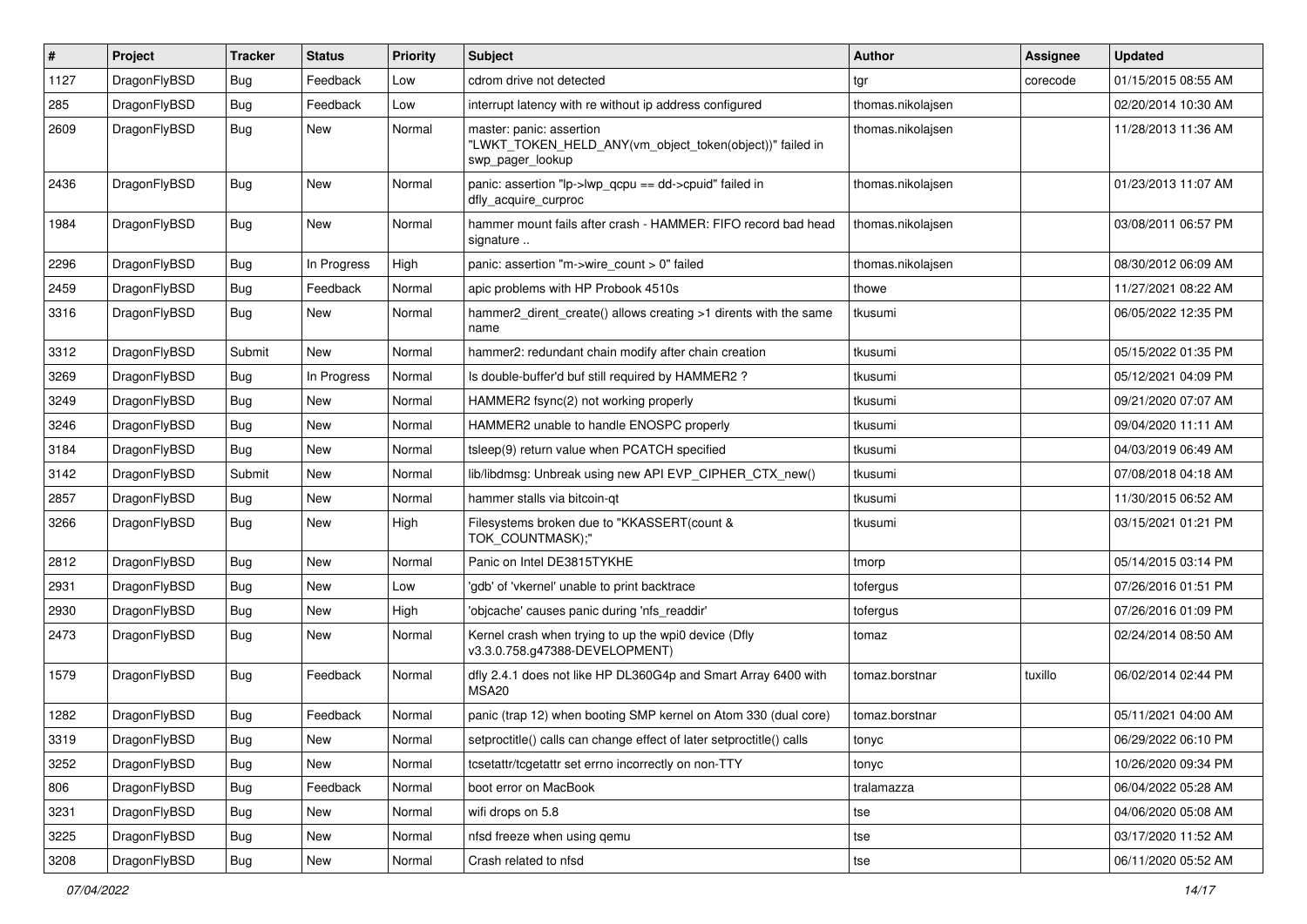| $\sharp$ | Project      | <b>Tracker</b> | <b>Status</b> | <b>Priority</b> | Subject                                                                                                   | <b>Author</b> | Assignee | <b>Updated</b>      |
|----------|--------------|----------------|---------------|-----------------|-----------------------------------------------------------------------------------------------------------|---------------|----------|---------------------|
| 3199     | DragonFlyBSD | <b>Bug</b>     | New           | Normal          | PFS label not found panic                                                                                 | tse           |          | 08/21/2019 03:51 AM |
| 3197     | DragonFlyBSD | <b>Bug</b>     | New           | Normal          | DragonFly upgrades                                                                                        | tse           |          | 04/18/2020 04:18 PM |
| 3170     | DragonFlyBSD | <b>Bug</b>     | New           | Normal          | repeatable nfsd crash                                                                                     | tse           |          | 06/11/2020 05:52 AM |
| 2140     | DragonFlyBSD | <b>Bug</b>     | New           | High            | hammer_io_delallocate panic with 'duplicate entry' message                                                | ttw           |          | 10/07/2011 12:22 PM |
| 2636     | DragonFlyBSD | <b>Bug</b>     | Feedback      | Low             | Add -x flag to iostat (a la solaris)                                                                      | tuxillo       |          | 05/11/2021 04:07 AM |
| 2631     | DragonFlyBSD | <b>Bug</b>     | In Progress   | Low             | Verify library versioning current with full package build and switch it<br>on (after publishing packages) | tuxillo       |          | 05/11/2021 04:06 AM |
| 1819     | DragonFlyBSD | <b>Bug</b>     | In Progress   | Low             | truss - Major revamping task list                                                                         | tuxillo       | tuxillo  | 11/27/2021 08:45 AM |
| 3314     | DragonFlyBSD | <b>Bug</b>     | New           | Normal          | Bring virtio_console(4) from FreeBSD                                                                      | tuxillo       | tuxillo  | 05/29/2022 08:24 AM |
| 3295     | DragonFlyBSD | <b>Bug</b>     | In Progress   | Normal          | Adapt devel/libvirt for nvmm                                                                              | tuxillo       | tuxillo  | 11/03/2021 04:56 PM |
| 3196     | DragonFlyBSD | <b>Bug</b>     | New           | Normal          | test issue after redmine upgrade (2)                                                                      | tuxillo       |          | 07/05/2019 04:33 AM |
| 3157     | DragonFlyBSD | <b>Bug</b>     | New           | Normal          | TP-Link UE300 not working in 5.2-RELEASE                                                                  | tuxillo       |          | 11/15/2018 02:08 PM |
| 2647     | DragonFlyBSD | <b>Bug</b>     | New           | Normal          | HAMMER panic on 3.6.0                                                                                     | tuxillo       |          | 05/11/2021 03:54 AM |
| 2641     | DragonFlyBSD | <b>Bug</b>     | <b>New</b>    | Normal          | Panic when loading natapci as module                                                                      | tuxillo       |          | 05/11/2021 03:54 AM |
| 2630     | DragonFlyBSD | <b>Bug</b>     | New           | Normal          | Bring in latest iconv fixes from FreeBSD10 as well as csmapper<br>updates                                 | tuxillo       |          | 05/11/2021 03:54 AM |
| 2629     | DragonFlyBSD | <b>Bug</b>     | New           | Normal          | Replace gcc44 with llvm34, clang34, and libc++                                                            | tuxillo       |          | 06/02/2014 02:30 PM |
| 2556     | DragonFlyBSD | <b>Bug</b>     | Feedback      | Normal          | DragonFly v3.5.0.81.gd3479 - Process signal weirdness                                                     | tuxillo       |          | 12/17/2013 03:48 PM |
| 2498     | DragonFlyBSD | <b>Bug</b>     | New           | Normal          | DFBSD v3.2.2-RELEASE - LIST_FIRST(&bp->b_dep) == NULL"<br>failed in vfs_vmio_release                      | tuxillo       |          | 05/31/2022 04:09 PM |
| 2358     | DragonFlyBSD | <b>Bug</b>     | In Progress   | Normal          | DFBSD v3.0.2.32.g928ca - panic: hammer: insufficient undo FIFO<br>space!                                  | tuxillo       | tuxillo  | 05/10/2021 02:50 AM |
| 2351     | DragonFlyBSD | <b>Bug</b>     | In Progress   | Normal          | DFBSD v3.1.0.579.g44ccf - Stuck during startup, random freezes                                            | tuxillo       |          | 04/24/2012 08:21 AM |
| 2345     | DragonFlyBSD | <b>Bug</b>     | In Progress   | Normal          | DFBSD v3.1.0.457.gd679f - NFS panic on diskless station                                                   | tuxillo       |          | 04/07/2012 05:22 PM |
| 2283     | DragonFlyBSD | <b>Bug</b>     | New           | Normal          | DFBSD DragonFly v2.13.0.957.g4f459 - pmap_release: page<br>should already be gone 0xc27120bc              | tuxillo       |          | 01/23/2012 03:03 AM |
| 2282     | DragonFlyBSD | <b>Bug</b>     | In Progress   | Normal          | gdb segfaults with certain corefiles                                                                      | tuxillo       |          | 01/18/2012 04:40 PM |
| 2224     | DragonFlyBSD | <b>Bug</b>     | <b>New</b>    | Normal          | v2.13.0.291.gaa7ec - Panic on fq while installing world                                                   | tuxillo       |          | 11/18/2011 01:40 AM |
| 2171     | DragonFlyBSD | <b>Bug</b>     | New           | Normal          | DFBSD v2.13.0.151.gdc8442 - panic: assertion "(*ptep &<br>$(PG_MANAGED PG_V)) == PG_V"$                   | tuxillo       |          | 11/04/2011 05:06 PM |
| 2166     | DragonFlyBSD | Bug            | New           | Normal          | DFBSD v2.13.0.109.g05b9d - Strange lockups                                                                | tuxillo       |          | 10/29/2011 11:20 AM |
| 2129     | DragonFlyBSD | Bug            | New           | Normal          | DFBSD v2.11.0.661.gf9438 i386 - panic: lockmgr thrd_sleep                                                 | tuxillo       |          | 09/05/2011 09:49 AM |
| 2084     | DragonFlyBSD | <b>Bug</b>     | New           | Normal          | DFBSD v2.11.0.242.g4d317 - panic: zone: entry not free                                                    | tuxillo       |          | 07/03/2012 01:23 AM |
| 2078     | DragonFlyBSD | <b>Bug</b>     | New           | Normal          | DFBSD i386 v2.11.0.201.g3ed2f - Panic during installworld into a<br>vn0 device                            | tuxillo       |          | 05/19/2011 07:50 PM |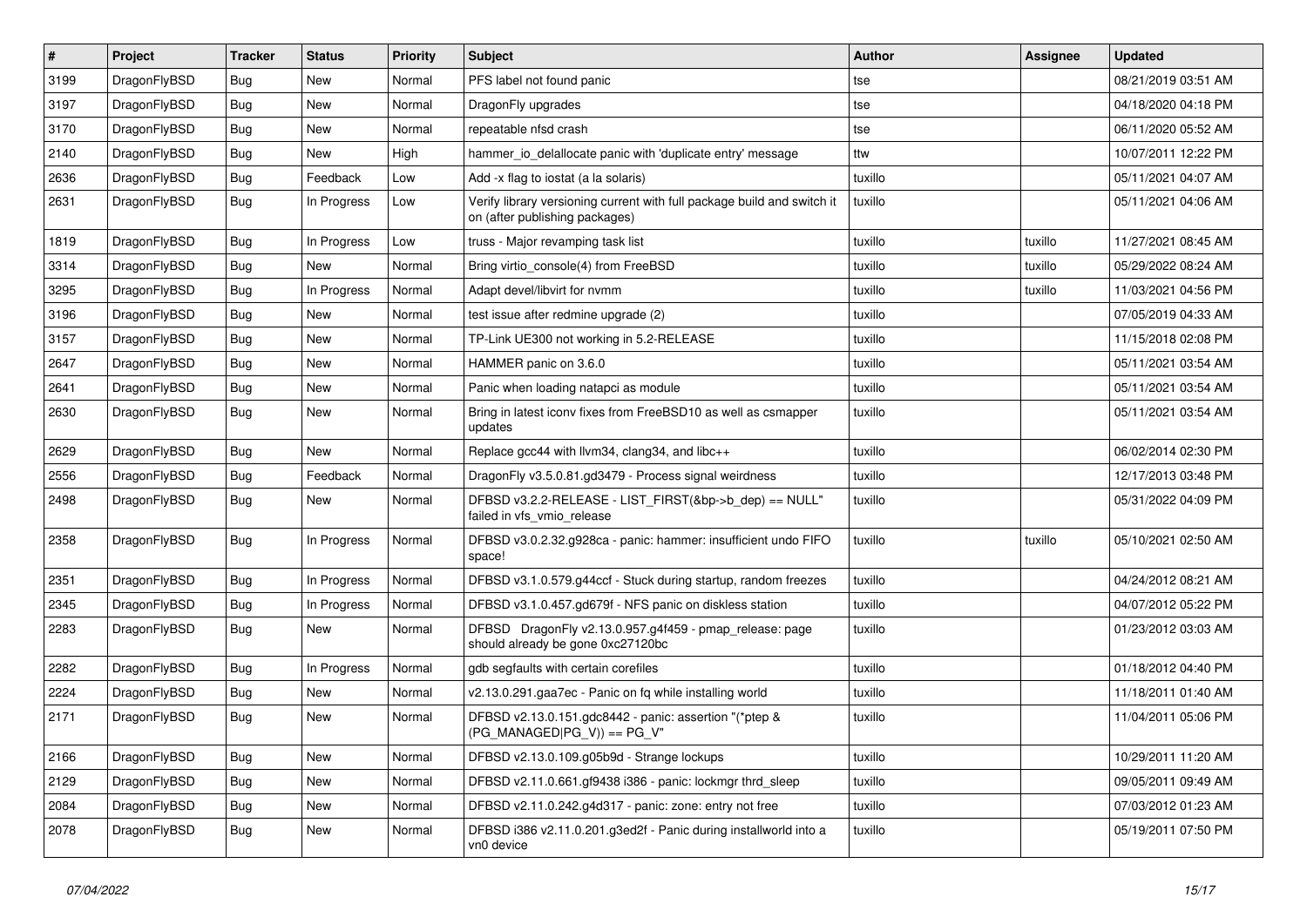| $\pmb{\#}$ | Project      | <b>Tracker</b> | <b>Status</b> | <b>Priority</b> | Subject                                                                                       | Author           | Assignee  | <b>Updated</b>      |
|------------|--------------|----------------|---------------|-----------------|-----------------------------------------------------------------------------------------------|------------------|-----------|---------------------|
| 1959       | DragonFlyBSD | Bug            | <b>New</b>    | Normal          | DFBSD v2.9.1.422.gc98f2 - Panic during boot - IPv6 and PF                                     | tuxillo          |           | 01/13/2011 03:37 AM |
| 1867       | DragonFlyBSD | Bug            | New           | Normal          | it(4) motherboard and fan problems                                                            | tuxillo          |           | 07/08/2011 10:48 AM |
| 1332       | DragonFlyBSD | <b>Bug</b>     | Feedback      | Normal          | DFBSD 2.2 - Booting usbcdrom/usbsticks on thinkpad hangs on<br>"BTX Halted"                   | tuxillo          |           | 05/11/2021 04:00 AM |
| 2638       | DragonFlyBSD | <b>Bug</b>     | Feedback      | High            | Fix machdep.pmap_mmu_optimize                                                                 | tuxillo          |           | 05/11/2021 04:07 AM |
| 2495       | DragonFlyBSD | <b>Bug</b>     | New           | High            | DFBSD v3.3.0.960.g553fe7 - ocnt != 0" failed in<br>prop_object_release                        | tuxillo          |           | 05/31/2022 04:08 PM |
| 2828       | DragonFlyBSD | Bug            | New           | High            | On AMD APUs and Bulldozer CPUs, the machdep.cpu idle hlt<br>sysctl should be 3 by default     | vadaszi          | vadaszi   | 05/11/2021 04:07 AM |
| 293        | DragonFlyBSD | <b>Bug</b>     | Feedback      | Low             | Various updates to the handbook                                                               | victor           | victor    | 03/10/2013 04:46 AM |
| 2490       | DragonFlyBSD | <b>Bug</b>     | <b>New</b>    | Normal          | nmalloc should color addresses to avoid cache bank conflictsw                                 | vsrinivas        |           | 06/10/2014 05:51 AM |
| 2489       | DragonFlyBSD | Bug            | New           | Normal          | nmalloc doesn't cache VA for allocations > 8KB                                                | vsrinivas        |           | 06/10/2014 05:51 AM |
| 2360       | DragonFlyBSD | <b>Bug</b>     | In Progress   | Normal          | Wishlist: virtio driver import                                                                | vsrinivas        |           | 06/04/2022 04:16 AM |
| 2154       | DragonFlyBSD | Bug            | New           | Normal          | vkernel copyout() doesn't return EFAULT on error                                              | vsrinivas        |           | 10/20/2011 03:53 AM |
| 2136       | DragonFlyBSD | Bug            | <b>New</b>    | Normal          | socketpair() doesn't free file descriptors on copyout failure                                 | vsrinivas        |           | 04/05/2013 09:13 AM |
| 2113       | DragonFlyBSD | <b>Bug</b>     | <b>New</b>    | Normal          | nmalloc threaded program fork leak                                                            | vsrinivas        | vsrinivas | 08/11/2011 07:25 PM |
| 2085       | DragonFlyBSD | Bug            | New           | Normal          | panic: assertion: (m->flags & PG_MAPPED) == 0 in<br>vm_page_free_toq                          | vsrinivas        |           | 06/10/2011 07:48 AM |
| 2081       | DragonFlyBSD | <b>Bug</b>     | Feedback      | Normal          | Panic on device "detach" / "failure"                                                          | vsrinivas        |           | 02/29/2012 07:11 AM |
| 1861       | DragonFlyBSD | Bug            | New           | Normal          | panic via kprintf (lockmgr called in a hard section)                                          | vsrinivas        |           | 10/11/2010 12:56 AM |
| 1749       | DragonFlyBSD | Bug            | In Progress   | Normal          | HAMMER fsstress panic in hammer_flush_inode_core<br>'ip->flush_state != HAMMER_FST_FLUSH'     | vsrinivas        |           | 05/11/2021 04:06 AM |
| 1744       | DragonFlyBSD | <b>Bug</b>     | In Progress   | Normal          | HAMMER fsstress panic in hammer_setup_child_callback                                          | vsrinivas        |           | 05/11/2021 04:05 AM |
| 1661       | DragonFlyBSD | <b>Bug</b>     | In Progress   | Normal          | panic on password entry mount smb filesystem                                                  | vsrinivas        |           | 11/27/2021 08:29 AM |
| 2071       | DragonFlyBSD | Bug            | New           | High            | Panic on assertion: $(int)(flag->seq - seq) > 0$ in hammer flusher flush<br>after inode error | vsrinivas        |           | 06/12/2011 07:59 AM |
| 1185       | DragonFlyBSD | <b>Bug</b>     | <b>New</b>    | High            | need a tool to merge changes into /etc                                                        | wa1ter           |           | 02/18/2014 06:02 AM |
| 3124       | DragonFlyBSD | Bug            | <b>New</b>    | High            | DragonFlyBSD 5.0.2 with Hammer2 with UEFI install doesn't boot                                | wiesl            |           | 06/18/2019 05:07 AM |
| 2886       | DragonFlyBSD | <b>Bug</b>     | <b>New</b>    | Normal          | dragonfly mail agent: sending a testmail causes high system load                              | worf             |           | 02/05/2016 05:53 AM |
| 2252       | DragonFlyBSD | Bug            | New           | Low             | snd hda not useable if loaded via /boot/loader.conf                                           | xbit             | swildner  | 12/14/2011 12:23 AM |
| 2287       | DragonFlyBSD | Bug            | New           | Normal          | HAMMER(ROOT) Illegal UNDO TAIL signature at<br>300000001967c000                               | y0n3t4n1         |           | 11/07/2018 01:22 AM |
| 2797       | DragonFlyBSD | <b>Bug</b>     | In Progress   | Low             | vkernels with & without machdep.pmap_mmu_optimize                                             | yellowrabbit2010 |           | 11/27/2021 08:06 AM |
| 2840       | DragonFlyBSD | <b>Bug</b>     | New           | Normal          | wrong voltage is reported                                                                     | yellowrabbit2010 |           | 09/11/2015 06:09 PM |
| 604        | DragonFlyBSD | <b>Bug</b>     | In Progress   | Normal          | 1.8.1-RELEASE - clock runs fast on mainboard ASUS P5A-B                                       | yeti             |           | 05/11/2021 03:55 AM |